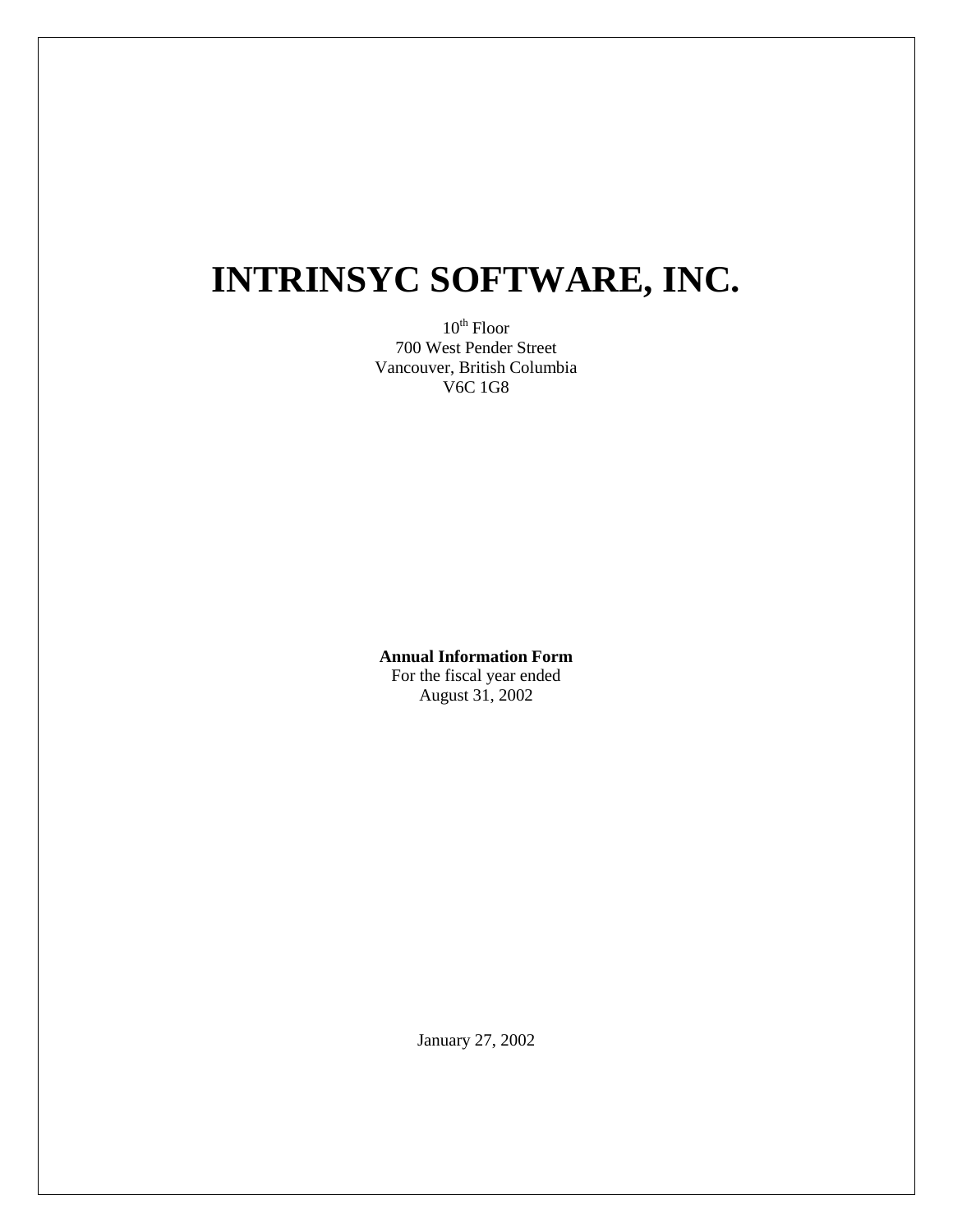# **TABLE OF CONTENTS**

| ITEM 1:        |                                                      |  |
|----------------|------------------------------------------------------|--|
| ITEM 2:        |                                                      |  |
| <b>ITEM 3:</b> |                                                      |  |
| <b>ITEM 4:</b> |                                                      |  |
| ITEM 5:        |                                                      |  |
| ITEM 6:        |                                                      |  |
| <b>ITEM 7:</b> |                                                      |  |
| <b>ITEM 8:</b> |                                                      |  |
| ITEM 9:        | ADDITIONAL INFORMATION AND DOCUMENTS INCORPORATED BY |  |
| ITEM 10:       |                                                      |  |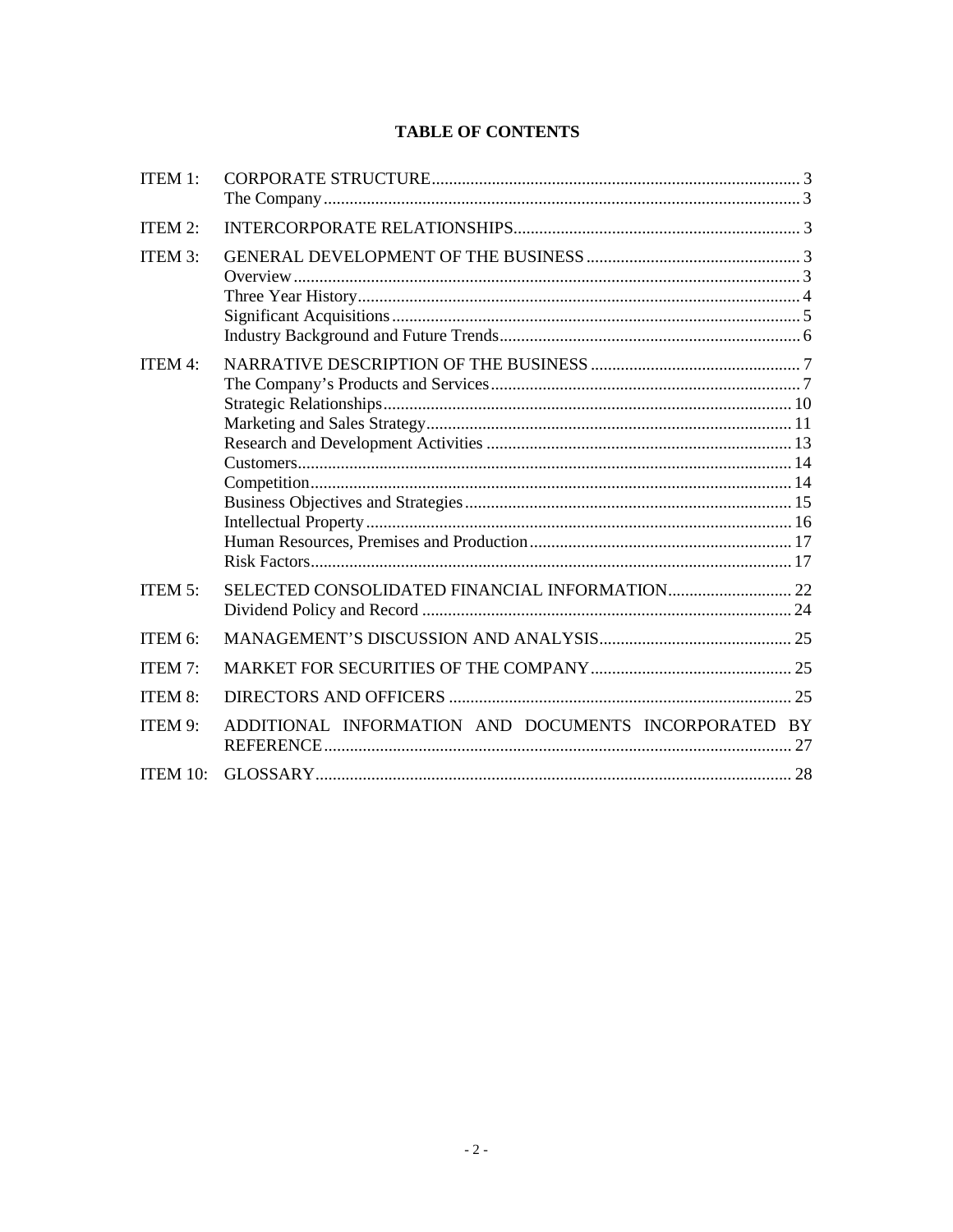#### **ANNUAL INFORMATION FORM**

#### CERTAIN INTERPRETATION MATTERS

*Unless the context requires, all references to the "Company" or "Intrinsyc" include Intrinsyc Software, Inc. and its predecessors. Certain terms have the meaning specified in "Item 10: Glossary". Unless otherwise specified, all references to "\$" or "dollars" refer to Canadian currency.*

*This Annual Information Form ("AIF") may refer to registered trademarks, trademarks, tradenames and service marks of companies other than Intrinsyc, which names and marks belong to their respective owners.*

#### CAUTIONARY NOTE REGARDING FORWARD-LOOKING STATEMENTS

*This AIF contains "forward-looking statements". In some cases, you can identify forward-looking statements by terminology such as "may," "will," "should," "could," "expects," "plans," "intends," "anticipates," "believes," "estimates," "predicts," "potential" or "continue" or the negative of such terms and other comparable terminology. These forward-looking statements include, without limitation, statements about the Company's market opportunity, strategies, competition, expected activities and expenditures as the Company pursues its business plan, and the adequacy of the Company's available cash resources. Although the Company believes that the expectations reflected in the forward-looking statements are reasonable, future results, levels of activity, performance or achievements cannot be assured. Consequently, all forward looking statements made in this AIF or the documents incorporated by reference are qualified by this cautionary statement and there can be no assurance that actual results or developments anticipated by the Company will be realized.*

# **ITEM 1: CORPORATE STRUCTURE**

#### **The Company**

The Company was incorporated under the laws of Alberta on August 31, 1992 under the name I.T.C. Microcomponents Inc. and continued under the laws of British Columbia on July 19, 1995. The Company changed its name to Intrinsyc Software, Inc. on June 16, 1997. Intrinsyc's registered and principal business office is 10<sup>th</sup> floor, 700 West Pender Street, Vancouver, British Columbia, V6C 1G8, telephone (604) 801-6461, fax (604) 801-6417.

#### **ITEM 2: INTERCORPORATE RELATIONSHIPS**

The Company has three wholly owned subsidiaries, Intrinsyc Software (U.S.A.), Inc., NMI Electronics Limited and Linar Ltd.. Intrinsyc Software (U.S.A.) Inc. was incorporated under the laws of Washington State on March 25, 1997. NMI Electronics Limited was incorporated under the laws of the United Kingdom on March 27, 1987. Linar Ltd. was incorporated under the laws of the United Kingdom on November 21, 1997.

#### **ITEM 3: GENERAL DEVELOPMENT OF THE BUSINESS**

#### **Overview**

The Company develops comprehensive embedded computing solutions and services that allow customers to create, network and manage pervasive networks of specialized intelligent devices. Sample customers and markets include: vendors of industrial and building automation and security and surveillance applications; telecom/datacom providers; financial institutions; software developers and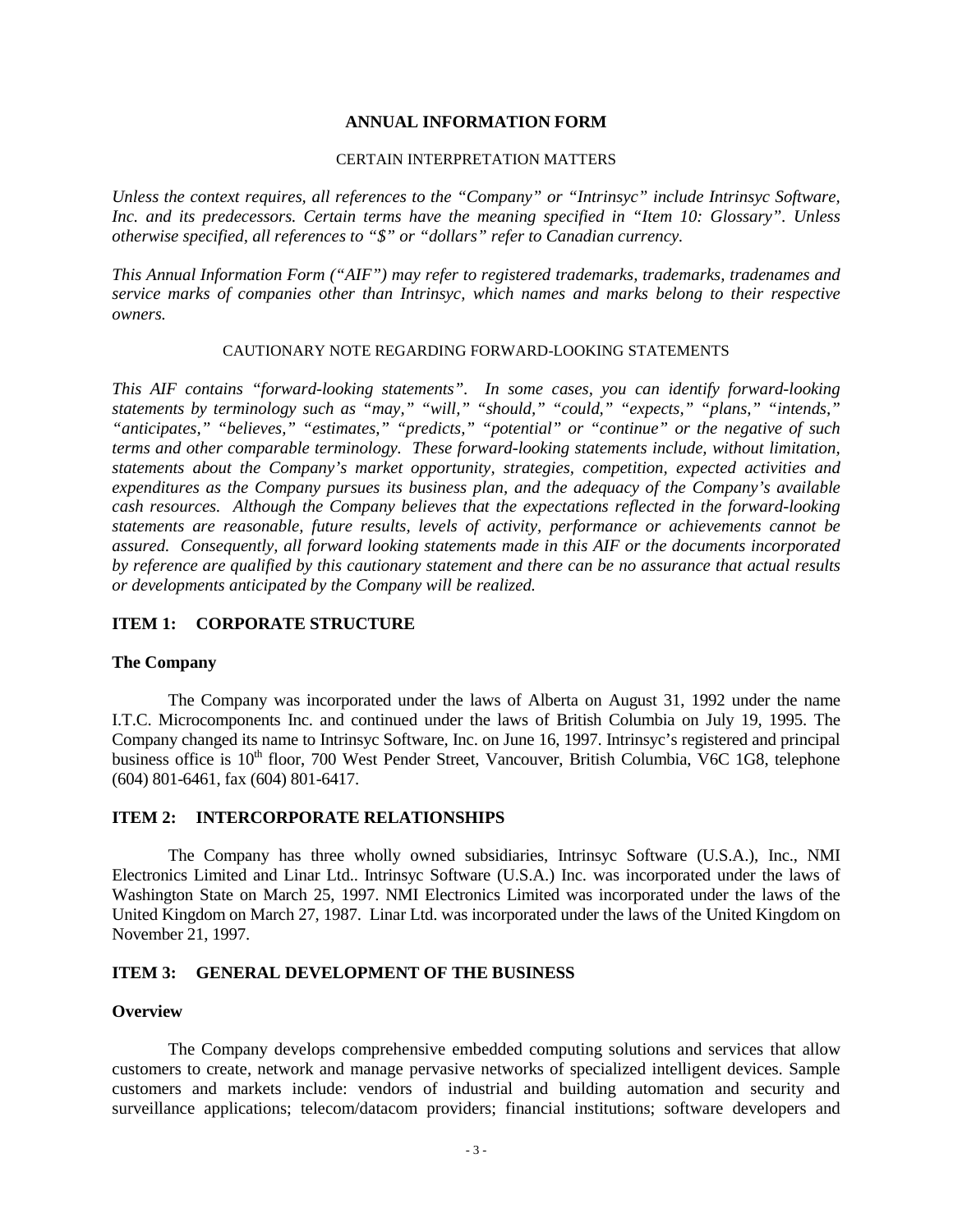application service providers; medical device and consumer electronic manufacturers and other original equipment manufacturers. The Company's products and services help bring new Internet-enabled specialized intelligent devices and their applications to market in a timely fashion. The Company has commercialized product and service offerings that support processors from Intel Corporation, Motorola, Inc. and Hitachi America, Ltd. and Linux-based operating systems as well as Microsoft Corporation operating systems, including Windows CE, .NET and Embedded Windows NT.

Specialized intelligent devices are an emerging class of products with sophisticated processing power that are designed for specific computing and communications applications, leveraging the use of wireline and wireless Internet/intranet networks. Embedded computers (information appliances) are electronic systems technically similar to general-purpose computers, but developed and deployed for use in single applications. Intrinsyc not only develops specialized embedded computers for customers, but also networks them to one another, the Internet and enterprise computing systems as well as providing provisioning and management software to service providers. Compared to traditional PC-based computers, these new specialized intelligent devices are often less expensive and more adaptable in terms of their size, weight and shape, while still providing sophisticated computing and Internet based communications capabilities, through wired or wireless telecommunications systems. Embedded computers are being developed in response to the growing use of the Internet as a medium for communicating and transacting business, and to meet the demands of businesses and consumers for smaller and more mobile computing devices.

Many of the Company's products and services were initially developed for the industrial automation market which requires robust and sophisticated communications. Since many of the other Internet-enabled computing device market segments which are now developing have similar needs to the industrial automation market, the Company's target market has expanded to include building automation, consumer electronics, telecom/datacom, medical devices and software tool developers.

The shift towards special purpose intelligent devices, the maturation of the Internet as an everyday tool of business, decreasing cost of 32-bit processors and memory, the convergence of disparate technology worlds and constant technology evolution are all factors which drive the market demand for embedded and Internet technologies, products and solutions.

# **Three Year History**

Significant product and business developments for the Company over the last three fiscal years have been as follows:

# *Fiscal 2002*

- The Company launched several new products including;  $\mu$ Engine<sup>TM</sup>, Cerfworks<sup>TM</sup>, Turbo Boot™ and CerfCruiser<sup>™</sup> and released high performance Intel PXA250-based versions of the CerfBoard<sup>TM</sup>, Cerf Cube<sup>TM</sup> and CerfPod<sup>TM</sup>.
- The Company acquired 100% of the shares of NMI Electronics Limited in June 2002 including the µEngine family of products and an experienced team of hardware and software developers. See "Significant Acquisitions".
- The Company completed a special warrant financing resulting in aggregate gross proceeds to the Company of \$10 million.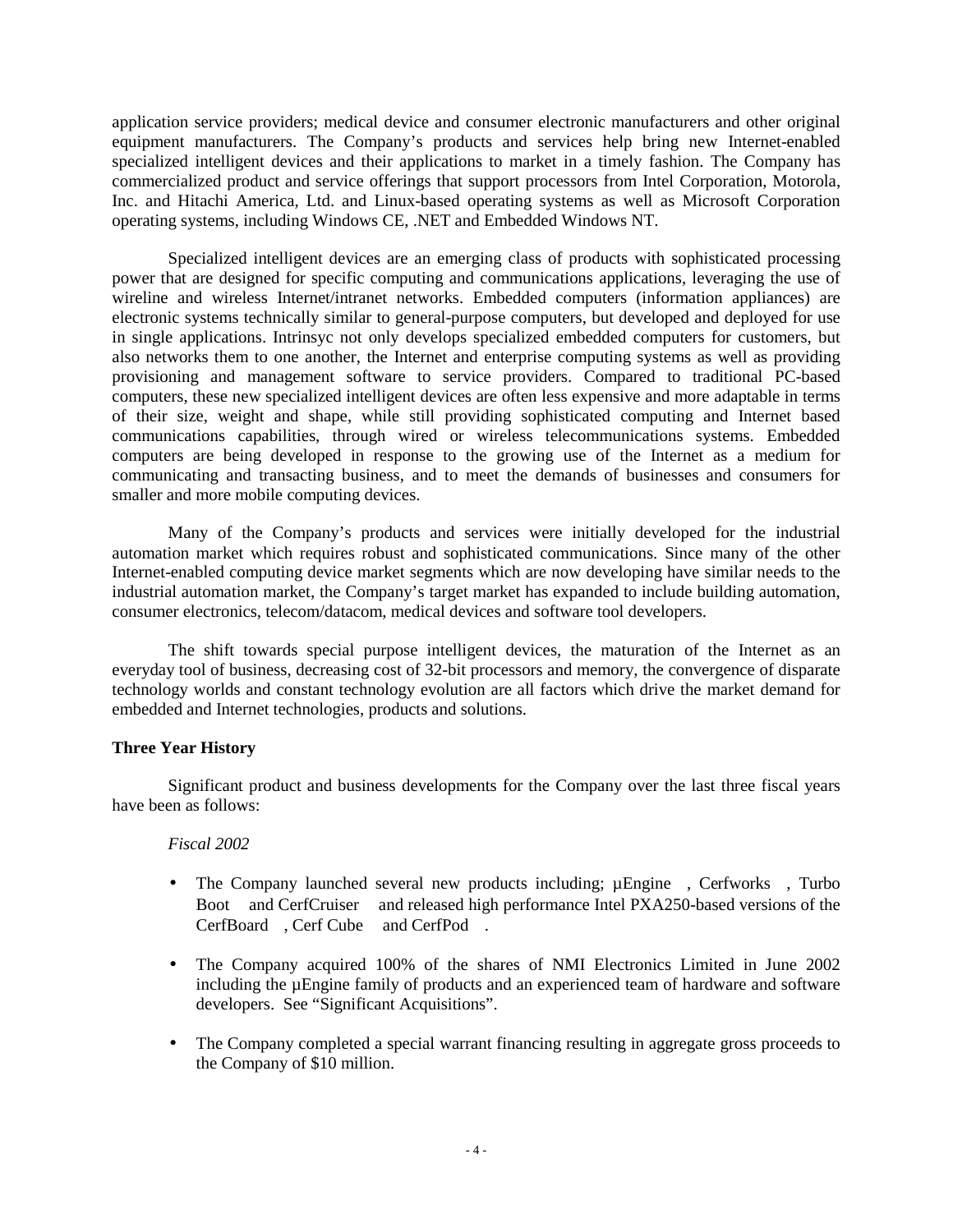• The Company secured a \$6.4 million conditionally repayable research and development funding commitment from the Canadian Government's Technology Partnerships Canada program.

#### *Fiscal 2001*

- The Company launched several new products including; deviceCOM<sup>TM</sup> for Linux, Cerf<sup>TM</sup> Pod, Cerf<sup>TM</sup>Cube, Cerf<sup>TM</sup>PDA, and Ja.NET<sup>TM</sup>.
- The Company acquired 100% of the shares of Linar Ltd. in January 2001 and its J-Integra<sup>TM</sup> software product, a Java-based enterprise connectivity bridging tool. See "Significant Acquisitions".
- The Company completed a special warrant financing resulting in aggregate gross proceeds to the Company of \$13.9 million.
- The Company obtained a listing of its Common Shares on the Toronto Stock Exchange under the symbol ICS and its Common Shares were de-listed from the Canadian Venture Exchange.
- The Company was selected into: Microsoft's Windows Embedded Partner Program, Sun's Forte for Java Partner Program, and the Intel Personal Internet Client Architecture Developer Network.

#### *Fiscal 2000*

- The Company added significant sales, marketing and management resources.
- The Company doubled the customer base for existing products including significant engagements with Ford Motor Company, Siemens and TouchStar.
- The Company completed a special warrant financing in the second quarter of 2000 resulting in aggregate gross proceeds to the Company of \$6.0 million.

#### **Significant Acquisitions**

On June 26, 2002, the Company acquired all of the outstanding shares of NMI Electronics Limited, (NMI), a U.K.-based company which develops and sells Windows CE-based products and services including personal digital assistants and mobile telephony solutions. The initial consideration for the acquisition was approximately \$6.8 million in cash. Additional consideration of approximately; \$4.4 million in guaranteed loan notes, \$2.7 million in unsecured loan notes, \$950,000 in cash and 1,856,000 common shares in total is contingently payable or issuable on June 26, 2003 and June 26, 2004 upon the achievement of certain revenue targets.

 The principal officers, managers and employees of NMI were at arms-length to the Company at the time of the acquisition and have subsequently been retained by the Company and have become significant members of the Company's management and development teams. See also "Item 5: Selected Consolidated Financial Information".

The Company has consolidated the operating results and financial position of NMI Electronics Limited from June 26, 2002 through to August 31, 2002 into the consolidated audited financial statements for the year ended August 31, 2002. During this period, NMI operations contributed \$1,667,865 of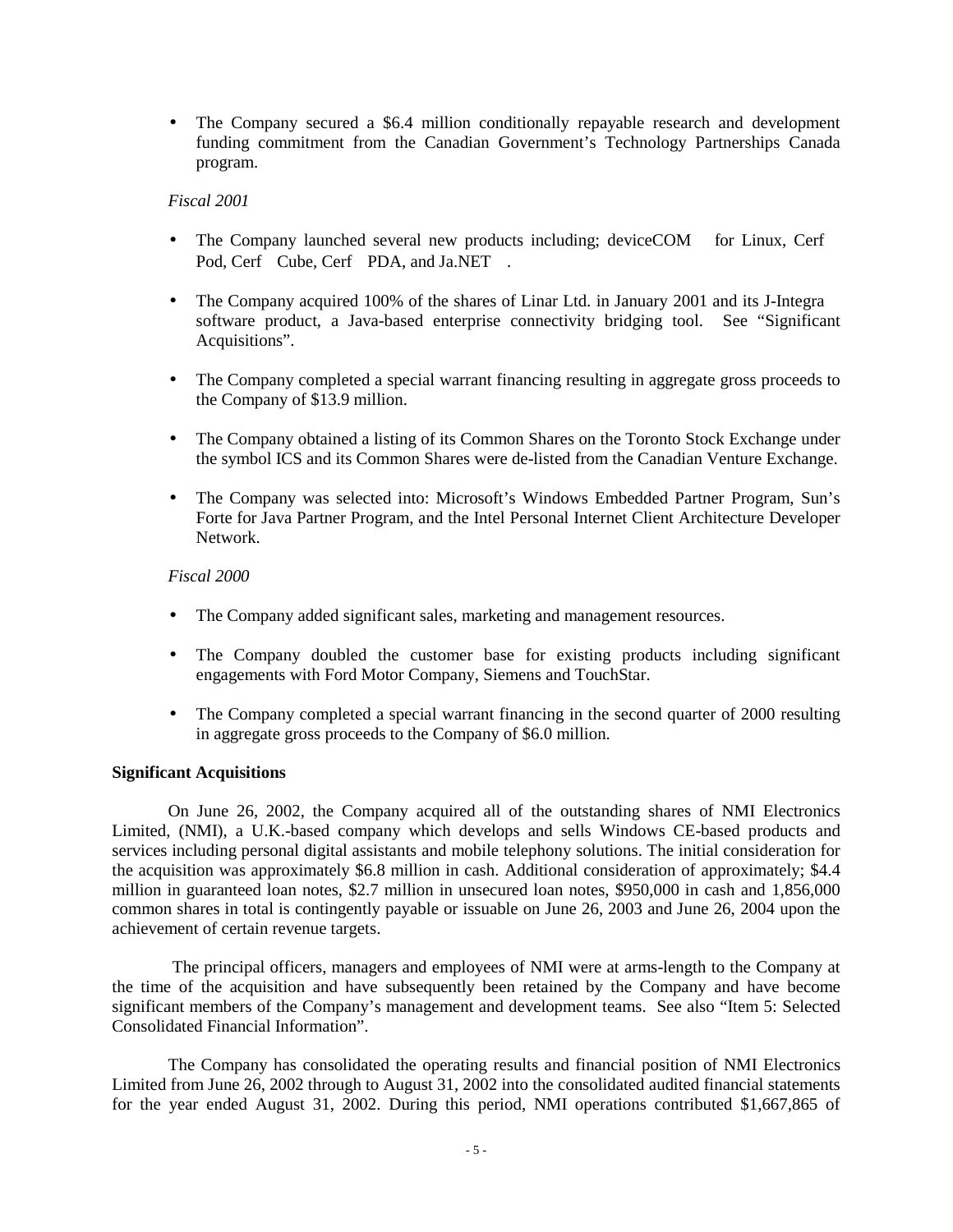revenue, operating costs of \$1,468,476 and a profit before tax of \$199,389 after the elimination of all inter-company transactions. Amortization of Goodwill and Intellectual Property established through the acquisition of NMI during the period from June 26, 2002 to August 31, 2002 amounted to \$ 52,555.

At the date of acquisition NMI had cash of \$408,648, working capital of \$742,472, net assets of \$865,568 and total assets of \$1,656,371.

#### **Industry Background and Future Trends**

The increasingly widespread use of electronic communications, including the Internet, is enabling networks of businesses and consumers to collaborate, access information and conduct business and personal interactions more effectively. It is also enabling the communication with, and control over, a host of new embedded specialized intelligent computing devices which may be hidden from view and which may have no local user-interface associated with them. As the number of Internet users grows, and the number of embedded Internet controlled devices grows, so does the diversity of content, services and applications available via the Internet. While the Internet has already had a significant and highly visible impact on business-to-consumer and consumer-to-consumer relationships, the market for business-tobusiness Internet transactions is expected to expand at a greater rate. According to a November 1998 report by Forrester Research entitled "Resizing On-line Business Trade", U.S. based Internet commerce between businesses is expected to grow from \$43 billion in 1998 to \$1.3 trillion in 2003. Gartner Research, in a 2000 report entitled "U.S. Consumer Market for Information Appliances" forecast substantial growth in the embedded computing market with shipments of information appliances reaching USD\$17.8 billion in 2004.

As more businesses and consumers access the Internet, and more specialized intelligent devices are connected to, and controlled remotely over the Internet, new ways of conducting business electronically are emerging. Examples of new applications that are leveraging this ability to communicate electronically include:

- businesses that use mobile (in-vehicle) or portable (hand-held) computing devices to permit access to server-based network applications and the Internet from remote sites as well as centralized access to and control over the remote client devices themselves;
- retail businesses that use handheld point-of-sale terminals to provide real-time inventory tracking, automate their procurement processes, and publish information instantly to both internal and external users via the Internet;
- industrial and building automation based businesses that require real-time control over buildings and control systems, real-time devices for enterprise communications, automation of procurement processes and publishing of information instantly to both internal and external users via the Internet;
- healthcare professionals who use mobile computing devices to record and access patient information that can then be shared via the Internet among a broader group of professionals responsible for providing medical care; and
- consumers who use Internet-enabled television set-top boxes, specialized wireless entertainment systems, gaming systems and other devices to access Internet content, communicate and conduct transactions online.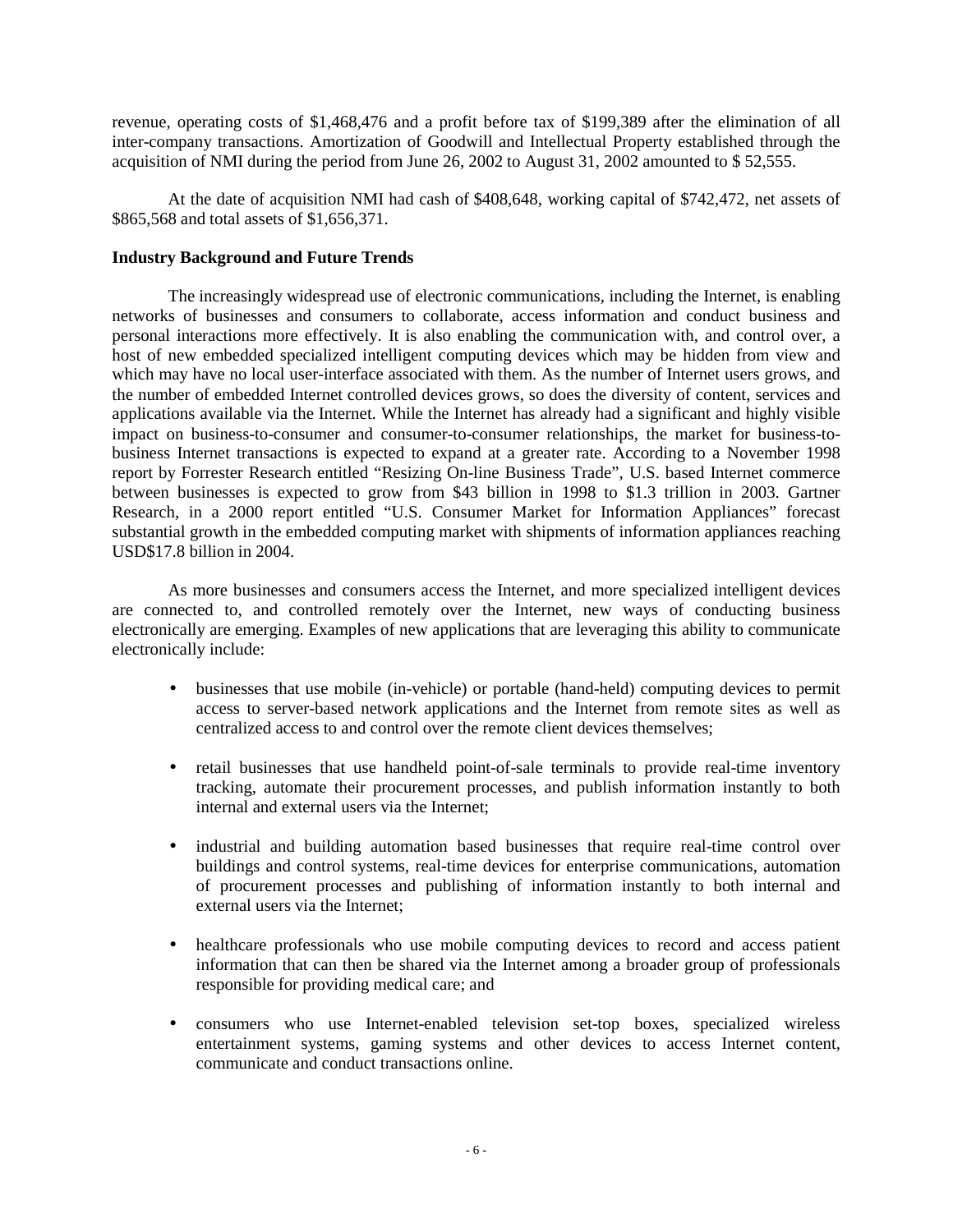• Smart phones and wireless personal digital assistants using Windows CE, Linux targeted at specialized vertical market applications.

The increasing need for connectivity among both business and consumer users is driving demand for easy-to-use, cost-effective and customizable methods of electronic communication using common operating systems and interfaces. Although the PC has been the traditional means of electronically connecting suppliers, partners and customers, a new class of computing devices has emerged. These include Internet-enabled computing device, "set-top boxes," handheld and palm-size PDA's, gaming systems, handheld industrial data collectors, and consumer "Internet appliances" such as kiosk terminals and vehicle navigational devices. The wide spread acceptance of Windows CE, CE.NET and Linux as broad, scalable operating systems as well as the availability of broadband communications through GPRS/CDMA cellular, WiFI and Bluetooth allows these embedded devices to connect to the enterprise quickly and efficiently. As well, embedded controllers in such locations as building security, heating and ventilation systems, factories and hospitals are increasingly required to be connected to corporate computing networks via the Internet rather than proprietary networks.

These computing devices are particularly attractive to business and consumer users because they are often less expensive than traditional computers; have adaptable configurations, including size, weight and shape; and are able to support a variety of customized applications and user interfaces that can be designed for particular tasks. In addition, these devices are typically compatible with existing business information systems due to the commonly accepted operating systems involved.

Internet-enabled computing devices can be used for a number of purposes, from consumer information to industrial automation, and can be custom designed for a range of unique and specific applications. As a result, the computing device industry is characterized by a wide variety of hardware configurations, and end-user applications, each often designed for a specific market. To accommodate these diverse characteristics in a cost-effective manner, semiconductor vendors and original equipment manufacturers require an operating system that can be integrated with a number of different computing devices and support an expanding range of industry-specific content and applications.

# **ITEM 4: NARRATIVE DESCRIPTION OF THE BUSINESS**

# **The Company's Products and Services**

# *Reference Design Products*

The Company currently markets a family of Internet-enabled intelligent hardware reference designs and development platforms, which are small computers that run standard operating systems, including Windows CE and Linux, and the Company's other software products. These reference designs and development platforms are initially provided to original equipment manufacturers in initial prototype orders, with volume run-time licensing revenue being generated once a product developed using a reference design or development platform is commercialized. The Company is currently working with leading chip manufacturers such as Intel Corporation, Motorola Inc. and Hitachi America, Ltd. to prepare and customize these designs, which include:

• *CerfBoard SA1110 and CerfBoard PXA250*, a customizable Internet-enabled reference platform based on the 32-bit Intel Corporation, StrongARM or PXA250 RISC processor, with various memory configurations and several open standard data connectivity built-in ports including Ethernet, USB, Compact Flash, serial, and GPIO. The PXA250 platform runs at 400Mhz**,** conforms to industrial temperature requirements and optionally supports a colour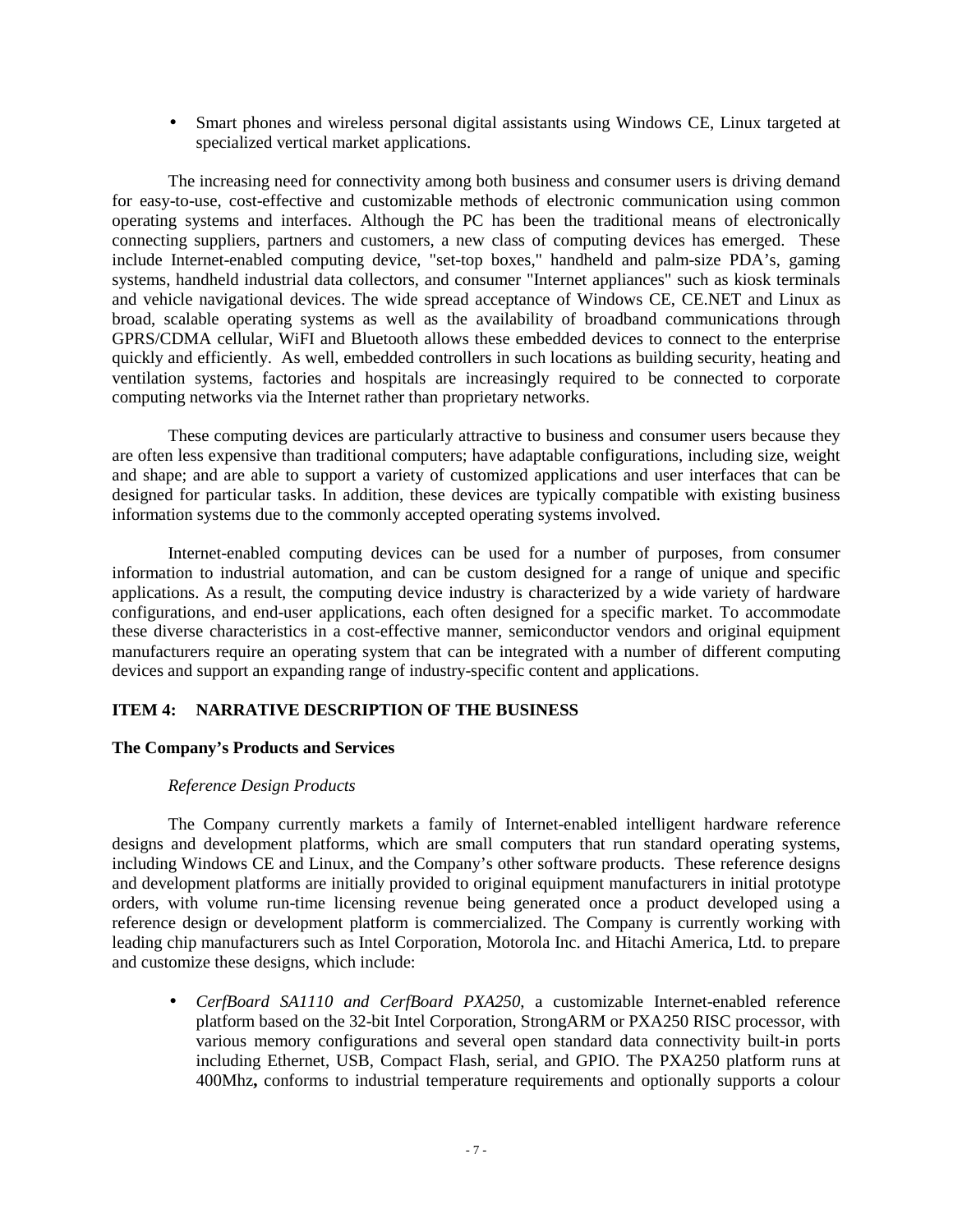touch screen liquid crystal display and was released generally for Windows CE and Linux in 2002;

- *CerfBoard SH3 7708*, a lower cost implementation than CerfBoard SA1110 based on a 32-bit Hitachi America, Ltd. SuperH RISC SH3 microprocessor. This version offers fewer peripherals and is best suited for lower cost, headless applications where basic Internet connectivity is sufficient, and was released generally for Windows CE in October 1998;
- *CerfPod,* a comprehensive developer's kit for designing in-vehicle computers, web tablets and point-of-sale devices running either Windows CE or Linux and complete with a 7.5" display, off-the-shelf embedded tools and multiple configuration options available with a low cost SA1110 processor or high performance PXA250 processor;
- *CerfCube SA1110 and PXA250,* a high-performance, low-power gateway server for developing new Internet devices or Internet enabling existing equipment;
- *CerfCruiser,* a development platform consisting of customizable hardware and software designed specifically for the telematics market based on the high-performance PXA250, the platform provides a rich feature set which enables security, safety, navigation, and entertainment capabilities for in-vehicle applications;
- *CerfPDA,* a comprehensive all-in-one solution for hand-held applications with a variety of communication and networking options including 802.11b, GPRS, CDPD, GPS, Bluetooth, and LAN OEM modules;
- *µEngine*, a complete hardware and software single board computer, ideally suited for use in systems using Microsoft's Windows® CE and other operating systems. It contains all of the elements of the CPU subsystem including the microprocessor, RAM, flash memory, FPGA and support circuitry, all on an industry accepted form factor board;
- *µPCA*, a baseboard that provides developers with a means of interfacing the *µEngine* to a PCI bus, and to use "off the shelf" PCI cards, such as graphics or Ethernet cards, to demonstrate new ideas and develop new products quickly and easily; and
- *µNET*, a means of interfacing the µEngine to an Ethernet network which allows developers to develop and demonstrate new products.

# *Linking Technology Products*

The Company also currently markets a suite of commercialized connectivity and remote management based software products to original equipment manufacturers and software developers. These products are initially provided either in "toolkit" form or in downloadable software format from the Intrinsyc website. Volume run-time licensing revenue is generated once a product developed using a toolkit or software download is commercialized. The products currently offered by the Company include:

• *deviceFT<sup>IM</sup>*, a set of operating system components designed to improve system reliability, which were released generally for Windows NT in February 1998 and Windows CE in September 1999;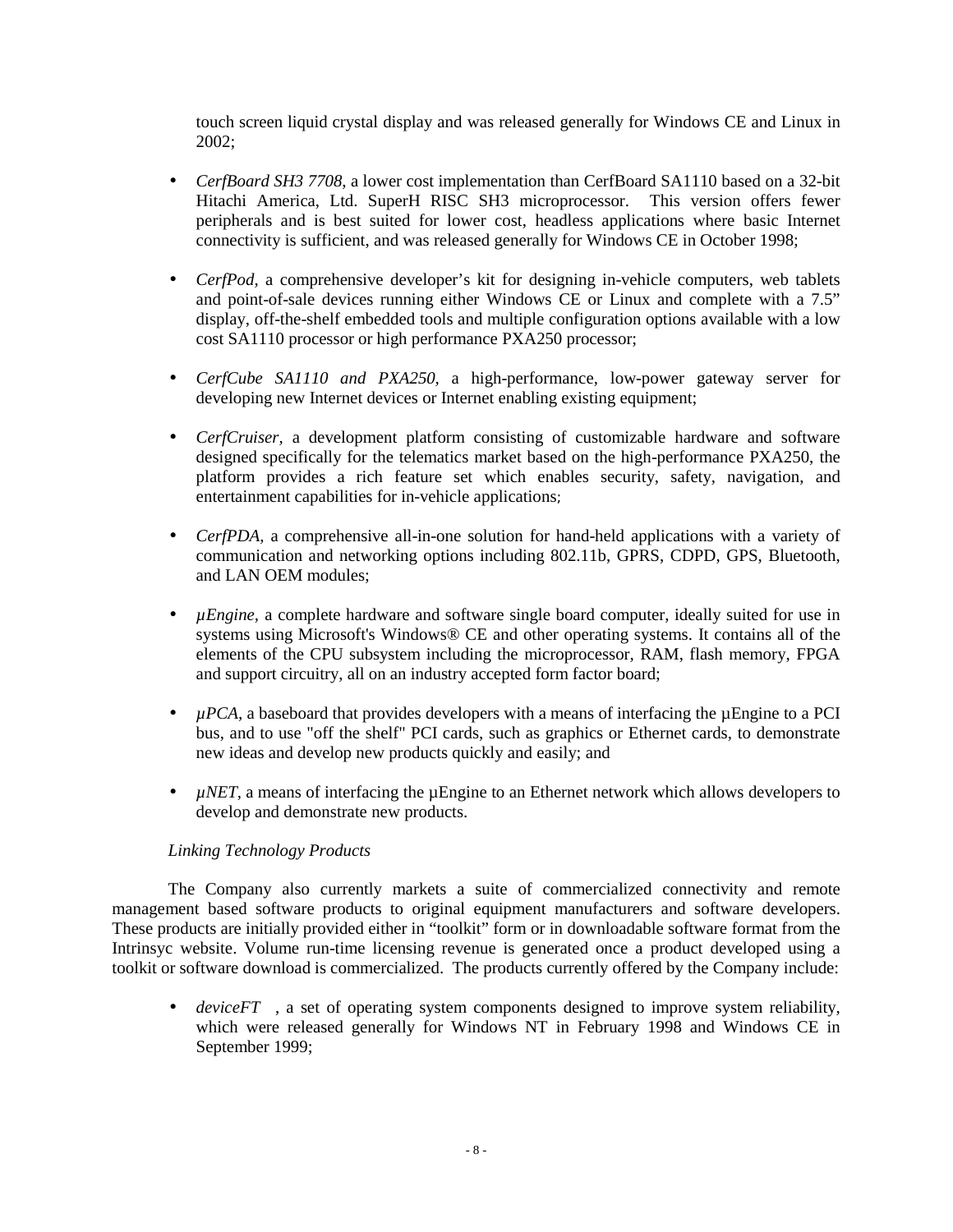- *deviceCOM*, a COM-based protocol designed to improve communications efficiency and reliability of wireless and wireline networks, which was initially released generally for Windows CE and Windows NT in November 1998;
- *deviceCOM for Linux*, a Linux-based protocol designed to improve communications efficiency and reliability of wireless and wireline networks, which was released in September 2000;
- *deviceOPC*<sup>™</sup>, a set of deviceCOM application level extensions tailored to the industrial automation and building automation markets for use in low-level "headless" embedded systems, which were released generally in August 1998;
- *J-Integra*<sup>TM</sup> Suite, a set of tools that enables software developers to create bi-directional bridging solutions between Java and COM (Microsoft's Component Object Model) components including J-Integra Servlet-Com Bridge, J-Integra VB-EJB Bridge, J-Integra ASP-Java Bridge, J-Integra Java-Excel Bridge and J-Integra Java-Exchange bridge; and
- *Ja.Net*<sup> $M$ </sup>, a set of tools that supports Web Services and provides pure Java implementation for Microsoft's new distributed object infrastructure called .NET Remoting. Ja.Net aids software developers by creating bi-directional bridging solutions between .NET and Java.

# *Remote Management Solutions*

The Company also markets remote management solutions that allow customers to remotely manage networks of devices and appliances. These solutions are comprised of web server technologies, web browser interfaces and various network communications infrastructure technologies and are specifically available as:

- *CerfWorks*<sup>TM</sup>, a complete remote management and data collection solution for specialized, intelligent devices CerfWorks helps original equipment manufacturers (OEMs) centrally manage their specialized devices, deploy and manage new services on devices and integrates them within key business systems, and
- *Embedded Web Services*, a product complementary to Microsoft's .NET Compact Framework that includes several standard software components, Web Services and applications services that combine to deliver remote configuration, application management and operating system updates to virtually any Internet enabled device.

# *Consulting Services and Support*

The principal engineering services provided by the Company are as follows:

- Conducting feasibility studies, requirements analyses and architecture designs;
- Developing detailed product specifications in conjunction with original equipment manufacturer's product development team;
- Providing detailed technical training and support programs for original equipment manufacturer's staff;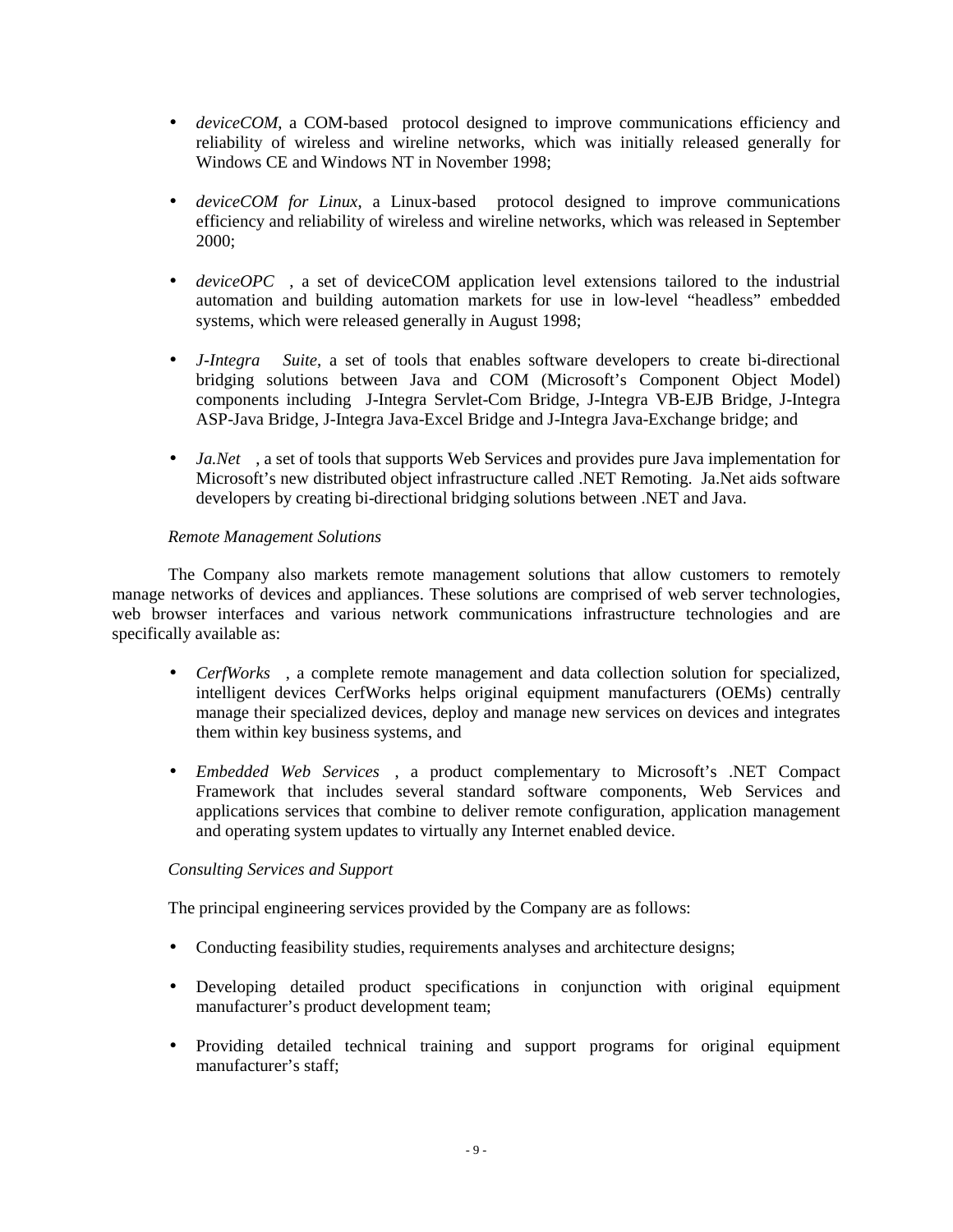- Developing customized software to allow original equipment manufacturer's selected hardware (CerfBoard or third party) to run their selected operating system (e.g. Windows CE, Linux);
- Customizing the Company's products for in-house use by original equipment manufacturers;
- Developing customized hardware design and producing prototypes;
- Integrating off-the-shelf components; and
- Providing technical support and service to existing customers as well as software maintenance and upgrades based on annual service contracts.

The Company provides these services only if it involves the licensing of existing Company technologies, or if it presents an opportunity to sell into a new strategic account or to develop new licensable technology modules. The Company's services are provided on a time and materials basis.

#### **Strategic Relationships**

The Company has relationships with a variety of operating systems vendors, semiconductor manufacturers, distributors and OEM customers. The Company considers certain of these relationships as described below, to be strategically important and works to maintain these relationships, or establish new relationships of equivalent strategic value.

#### *Operating System Vendors*

The Company has, since early 1997, worked with Microsoft Corporation in the promotion and enhancement of Microsoft Corporation's various embedded Windows operating system initiatives along with the Company's product and service offerings. This includes cooperative participation in advertising campaigns, tradeshows, promotional and educational road shows, web site links, and related activities. Microsoft Corporation currently maintains a number of active web site links to the Company's web site in addition to having references to the Company and its products and services in various marketing and technical support materials that Microsoft Corporation provides to the software development community. In 2002, Intrinsyc and NMI both received Gold status in the Windows Embedded Partner Program (WEP) providing new and ongoing product development opportunities and expanded sales channels.

In 2001, Intrinsyc became a Sun Microsystems Forte<sup>TM</sup> for Java<sup>TM</sup> program partner. Forte is Sun Microsystems' integrated development environment for the Java developer community. As a program partner, Intrinsyc's Java solutions are marketed on the Sun Microsystems Forte<sup>TM</sup> for Java<sup>TM</sup> Portal and will seamlessly plug into the Forte development environment, effectively reaching a market of more than 3 million Java developers. In August, 2000, the Company entered into an alliance agreement with MontaVista Software Inc. ("MontaVista"), a Linux operating system and tool vendor for the embedded software industry. Under the terms of this agreement, the Company and MontaVista will support each other's products. For the Company, this represents channel opportunities for its CerfBoard designs as well as further Linux-based software technologies into the telecommunications market, where MontaVista is strong.

#### *Semiconductor Manufacturers*

The Company has worked with Hitachi America, Ltd. since early 1998, Intel Corporation since mid 1997, and Motorola, Inc. since late 1998 in the promotion and enhancement of their respective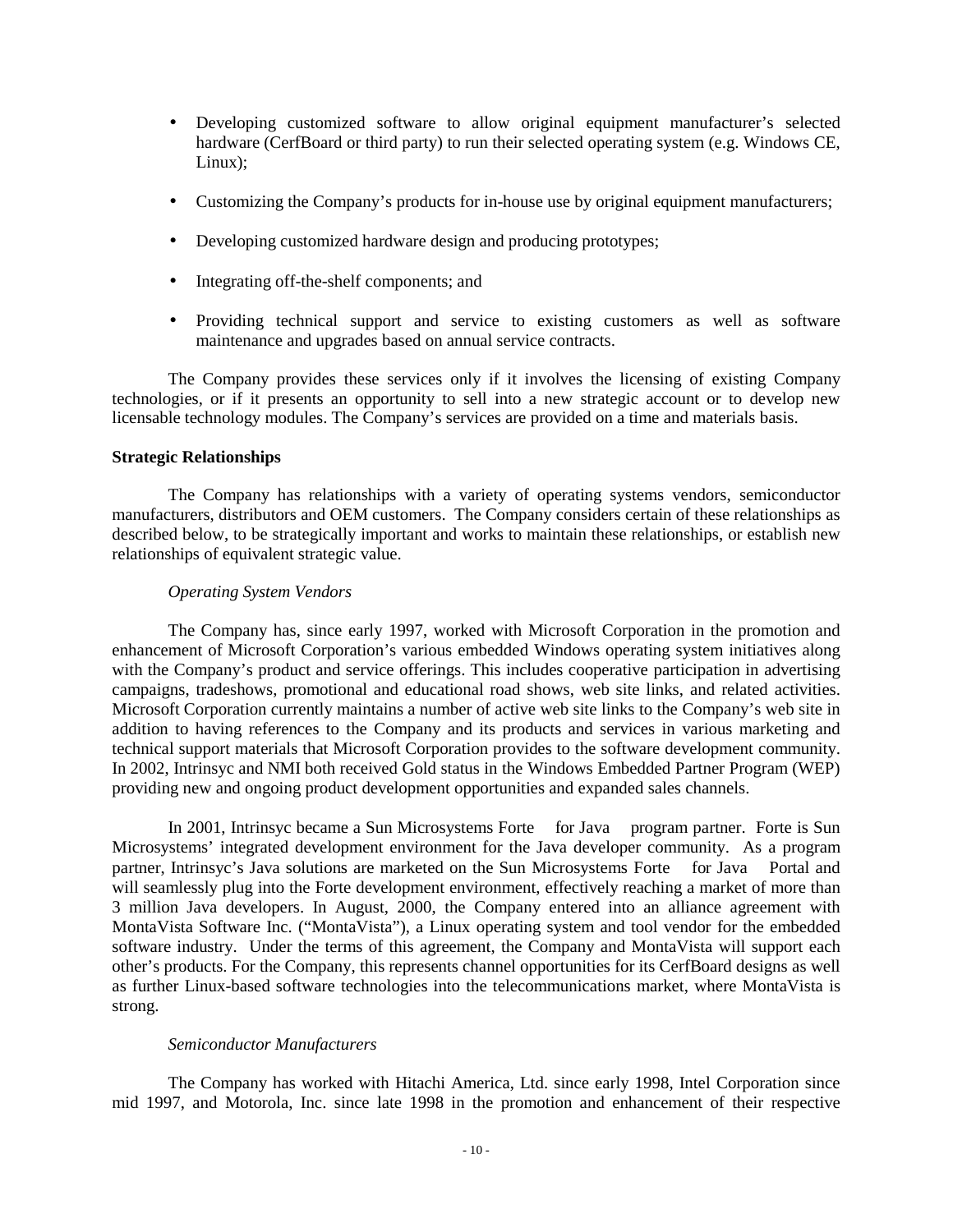embedded processor lines. The Company has also worked closely with Intel Corporation and Hitachi America, Ltd. in the development of the Company's CerfBoard reference platforms and with Motorola, Inc. in conjunction with Motorola's embedded processor platform partner, Embedded Planet, LLC. This includes cooperative participation in advertising campaigns, trade shows, promotional and educational road shows, web site links, and related activities with each of these companies. Intel Corporation, Motorola, Inc., Hitachi America, Ltd. and Embedded Planet, LLC and others currently maintain active web site links to the Company's web site in addition to having references to the Company and its products and services in various marketing and technical support materials that they provide to the software and hardware development community.

In 2001, Intrinsyc was accepted into Intel's Personal Internet Client Architecture Developer network. Membership gives Intrinsyc enhanced access to a broad range of new Intel ship technologies and development resources.

#### *Distributors and OEM Customers*

In March of 2002 Intrinsyc signed an agreement appointing Avnet Applied Computing as an official distribution partner for Intrinsyc's products and services. Avnet Applied Computing is Avnet's newest and fastest growing operating group, with operations in North America, Europe and Asia. Avnet Applied Computing has structured itself to serve original equipment manufacturers and system builders that use computing technologies such as CPUs, mass storage, displays, embedded computing boards, commercial motherboards, memory modules, networking and software products. As a distributor of Intrinsyc products and services, Avnet will refer customers who require connectivity to network embedded devices, and rapid embedded product development assistance.

In November of 2001, Intrinsyc signed an agreement appointing Asahi Techneion as the exclusive distributor of Intrinsyc's products and services in Japan. Asahi Techneion will promote and distribute Intrinsyc's solutions to its customer base, and will leverage the products and services to target new market verticals such as instrumentation maintenance, medical equipment, analyzers, and test and measurement.

# **Marketing and Sales Strategy**

The Company markets its products and solutions through its direct sales force and web site as well as indirect channels such as alliances, component manufacturers, system integrators and regional distributors. The Company's solutions and products are vertical in nature in that the solutions created and sold tend to be specific to a given market. The principal vertical markets that the Company currently has identified as strategic for growth are: industrial and building automation; security and surveillance; OEM products; telecom/datacom; financial institutions; software developers and application service providers; medical devices and consumer electronics.

To support its sales efforts, the Company markets its solutions through an active set of marketing programs including attendance at industry events, trade shows alliance developer forums, through distributor referral programs, a web presence, focussed direct mail, seminars, public relations and ongoing strategic relationships with key system integrators and original equipment manufacturers.

#### *Events*

The Company participates and exhibits at several key industry conferences throughout the year. These include events, such as the Embedded System Conference, Intel Developer Forums, Microsoft DevCon, Linux World and JavaOne, where embedded solutions and networking products are shown to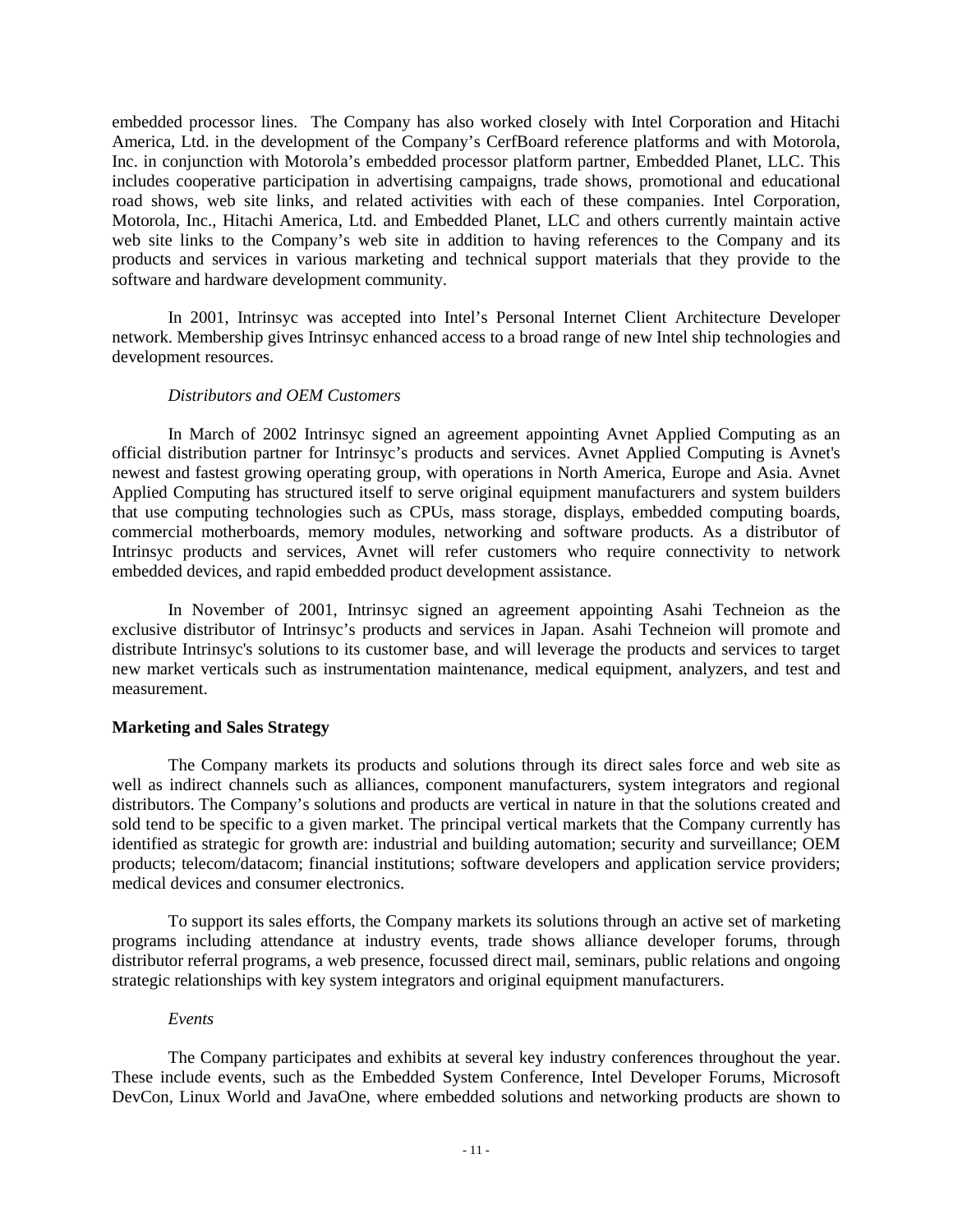prospective original equipment manufacturers and software/product developers from a wide range of industries. Events such as National Manufacturing Week and ISA Expo highlight the specialized nature of some of the Company's products to the industrial and building automation markets. The Company also attends other conferences in wireless telecommunications and in-vehicle computing.

#### *Media and Web Presence*

The Company advertises in selected trade press, with a focus on cooperative marketing programs with Microsoft Corporation, Intel and other strategic partners. Ad placements are aligned with editorial calendar contents that best match the Company's solutions.

The Company maintains an active media contact list and disseminates all relevant news to key industry analysts and technical editors. The Company actively plans press interviews to maximize coverage at all trade show events.

The Company targets its web presence through several new portal service providers that offer vendor and solutions information to specific vertical market customers. For example, one such portal provider is VerticalNET, Inc., with vertical user communities in several of the Company's business segments. The Company can expand its solutions visibility through VerticalNET, Inc. and other similar providers.

The Company has also engaged a search engine placement company to assist in the ranking and placement of Intrinsyc and its technologies in key search engines.

#### *Sales*

The Company sales strategy includes a mix of direct and indirect channels. The Company has a direct sales team today consisting of business development managers responsible for large original equipment manufacturer accounts. The direct sales team also responds to sales leads from several sources, including the Company's web site, trade shows and telephone inquiries. The Company has remote sales offices in Los Angeles, Dallas, Philadelphia, Toronto, Cleveland and London (UK) in addition to the principle offices in Vancouver, B.C. and Birmingham, U.K..

The Company's direct sales force employs a consultative sales process, working closely with customers and the Company's engineering services team and highly qualified field application engineers, to understand and define customer requirements and specifications and develop the optimum solution. These solutions are typically strategic for the customer involving new technologies or product development, and marketing efforts are generally directed to the senior management of a prospective customer. The Company's strategy is to form long-term relationships and supply agreements with its customers and generate licensing revenue from ongoing usage of products and solutions developed based on the initial services engagement.

With respect to indirect sales channels, the Company's major objective has been to establish several points of presence in its vertical markets, both in North America and abroad. To this end, the Company has established channel relationships with value-added resellers (i.e. companies that can provide system integration services to their original equipment manufacturer customers such as Asahi Techneion in Japan), platform companies (silicon vendors and single board computer vendors such as Intel Corporation, Hitachi America, Ltd., and Motorola, Inc.), major distributors of existing Microsoft Corporation products and silicon products (such as Pioneer Standard Electronics, Inc. and Avnet Applied Computing Inc.) and key software developers and application service providers with specific market expertise or geographical area of operation (such as BEA Systems Inc. or Rational Corp.).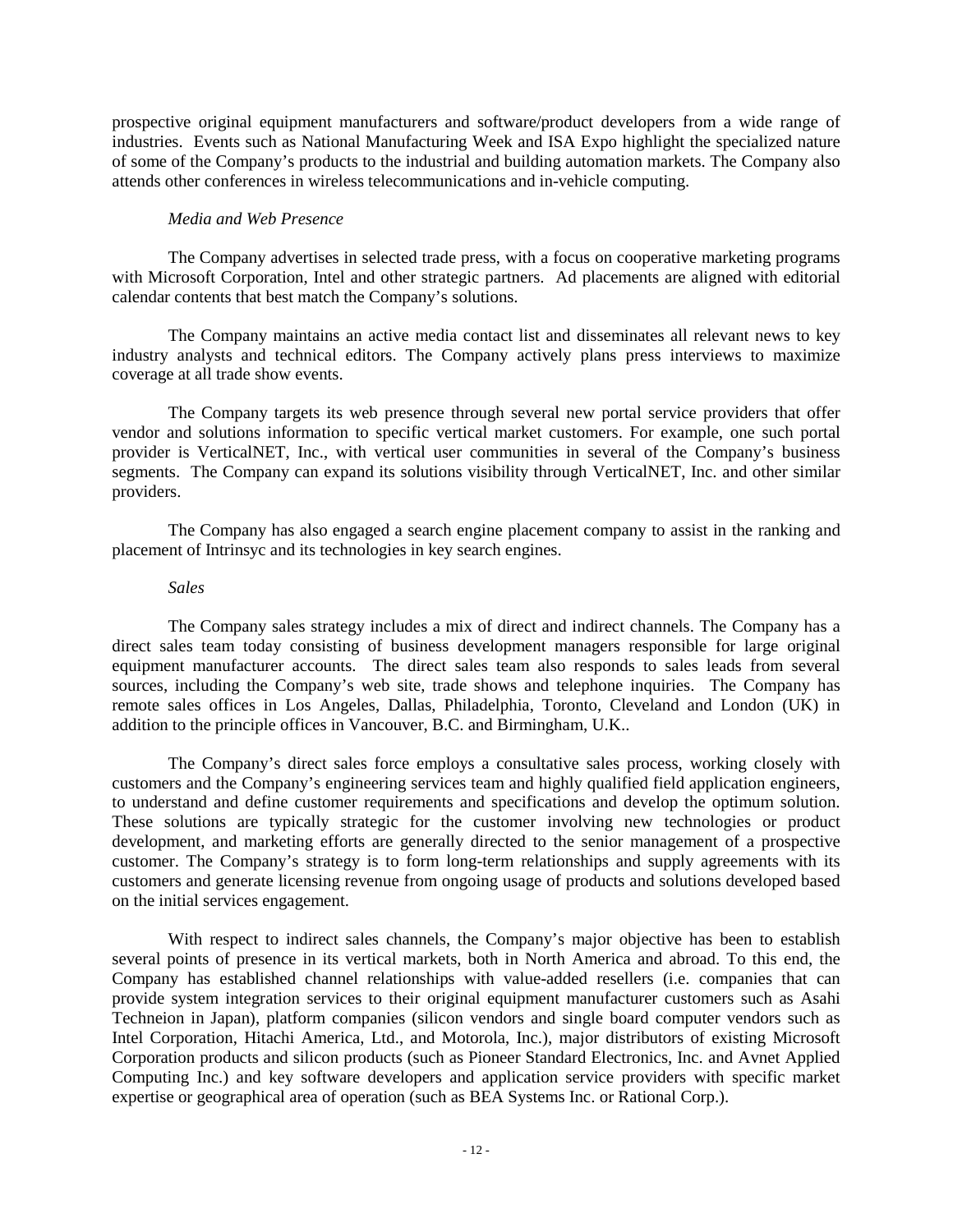The Company also works closely with technology partners to identify specific client opportunities and requirements. It is intended that these alliances will result in the Company's introduction to new accounts, increased ability to service new accounts and reduced sales cycle length. Joint marketing activities conducted with these partners allow the Company to use the reputation of these partners as leverage to increase market coverage and acceptance of the Company's services and solutions. These activities include jointly conducted seminars, trade shows and conferences.

To date, the Company's revenues have been derived primarily from the United States and Europe. The Company intends to continue to expand its direct sales force and its web presence but intends to focus significant resources on growing indirect channels and regional distribution channels in Asia and Europe.

# **Research and Development Activities**

The Company's research and development team performs two primary functions: (i) the support and enhancement of the Company's existing products; and (ii) the development of new products. Research and development activities are undertaken by both employees and subcontractors.

Current significant development activities are as follows:

- Development of *CerfWorks*, a customizable remote management solution based on standard Internet protocols including UPnP, UDDI, SOAP and XML, that provides for automatic detection, provisioning and configuration of devices on a network from centrally-maintained device profiles. This includes the installation or upgrading of new operating systems, applications, content, and configuration data.
- Development of wireless extensions of existing Intel StrongARM SA-1110 and PXA250 reference platforms.
- Continued integration and development of latest operating system technologies, including Microsoft Windows CE, .NET and Linux.
- Development of next-generation Intel processor reference platforms, extending the Company's existing CerfBoard range of products.
- Development of  $\mu$ PDA, a combination cellphone PDA development platform that features multiple communication, networking and peripheral support options including a color, high resolution touchscreen display, audio, web camera, 'always-on' Internet connectivity in a compact design that can be easily customized to fit an OEM's exact needs and is also a powerful "out of the box" solution for creating, demonstrating, and debugging handheld applications.
- Ongoing development of Smartphone technologies that allow Linux and Windows CE operating systems to operate on Cellphones and Wireless PDA's.
- Delivery of a Java to Microsoft .NET bridging solution (Ja.NET) that will allow for future Microsoft and Java enterprise computing compatibility.
- Continue to package J-Integra for new implementations and continued customization for large OEN and ISV opportunities.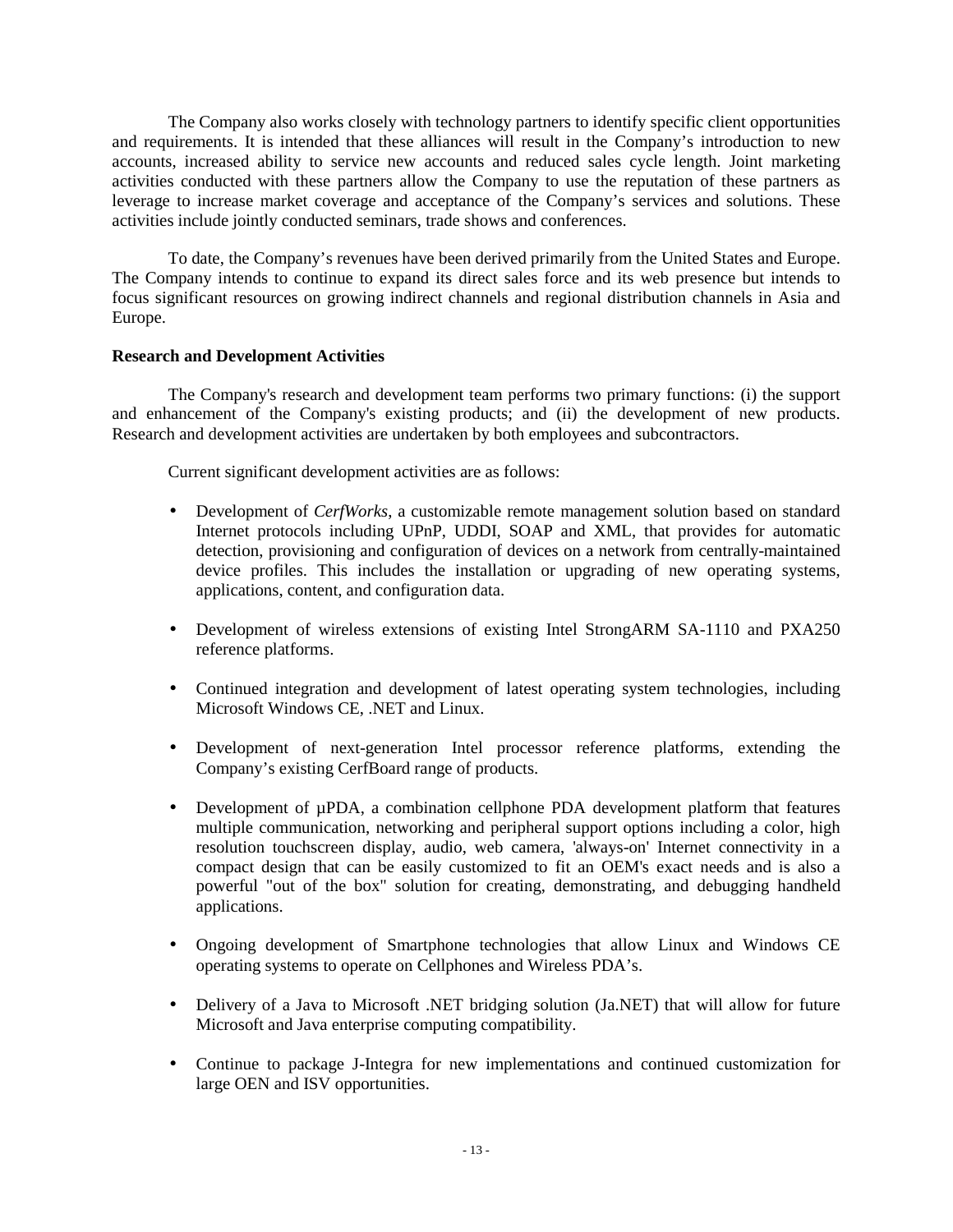#### **Customers**

Intrinsyc focuses on providing embedded-to-enterprise solutions and specialized intelligent devices to a wide variety of customers through direct and indirect distribution channels. There is no typical customer purchase in that an individual sale may consist of a single reference design or development kit of nominal value through to a full scale engineering services agreement followed by a run-time license fee. The Company currently has over 1500 distinct customers with a historical range of contract values from USD\$500 to USD\$1,600,000. In fiscal 2002, no one customer accounted for more than 10% of revenue. In fiscal 2001, BEA Systems Inc. accounted for approximately 15% of the Company's revenues.

Intrinsyc's historical and current customers include some of its alliance partners. Some of the Company's key customers based on revenue or strategic importance to the Company include: BEA Systems Inc., Microsoft Corporation, Rational Software, Siemens, GE, Ford Motor Company, Sun Microsystems, Macromedia, Phillips Electronics, Bayer, Baxter, CyberCare, Symbol Technologies and Panasonic.

#### **Competition**

The markets in which the Company participates are competitive and the Company expects competition to intensify in the future. The Company's current and potential future competitors may include:

- companies that network-enable devices, such as Echelon Corporation, Bsquare Corp., Accelent Systems and VentureCom Inc.;
- companies with significant networking experience and research and development resources, including 3Com Corporation, Cisco Systems, Inc., Hewlett-Packard Company, International Business Machines Corporation, Lucent Technologies and Nortel Networks Corporation; and
- companies with in-house capabilities to network-enable their products.

Many of the Company's current and potential competitors, alone or together with their trade associations and partners, have significantly greater financial, technical, marketing, service and other resources, greater name recognition, broader product offerings, and longer operating histories.

The Company's industry involves rapidly changing technology, frequent new product introductions and evolving standards and protocols. To maintain or improve the Company's competitive position, it must continue to develop and introduce, on a timely and cost-effective basis, new products and services. The Company must also strengthen its relationships with original equipment manufacturers, value added resellers and system integrators.

The principal competitive factors that affect the market for the Company's products are:

- product quality, technological innovation, compatibility with standards and protocols, reliability, functionality, ease of use and compatibility;
- market and general economic conditions and requirements for new and innovative products;
- price of the Company's products; and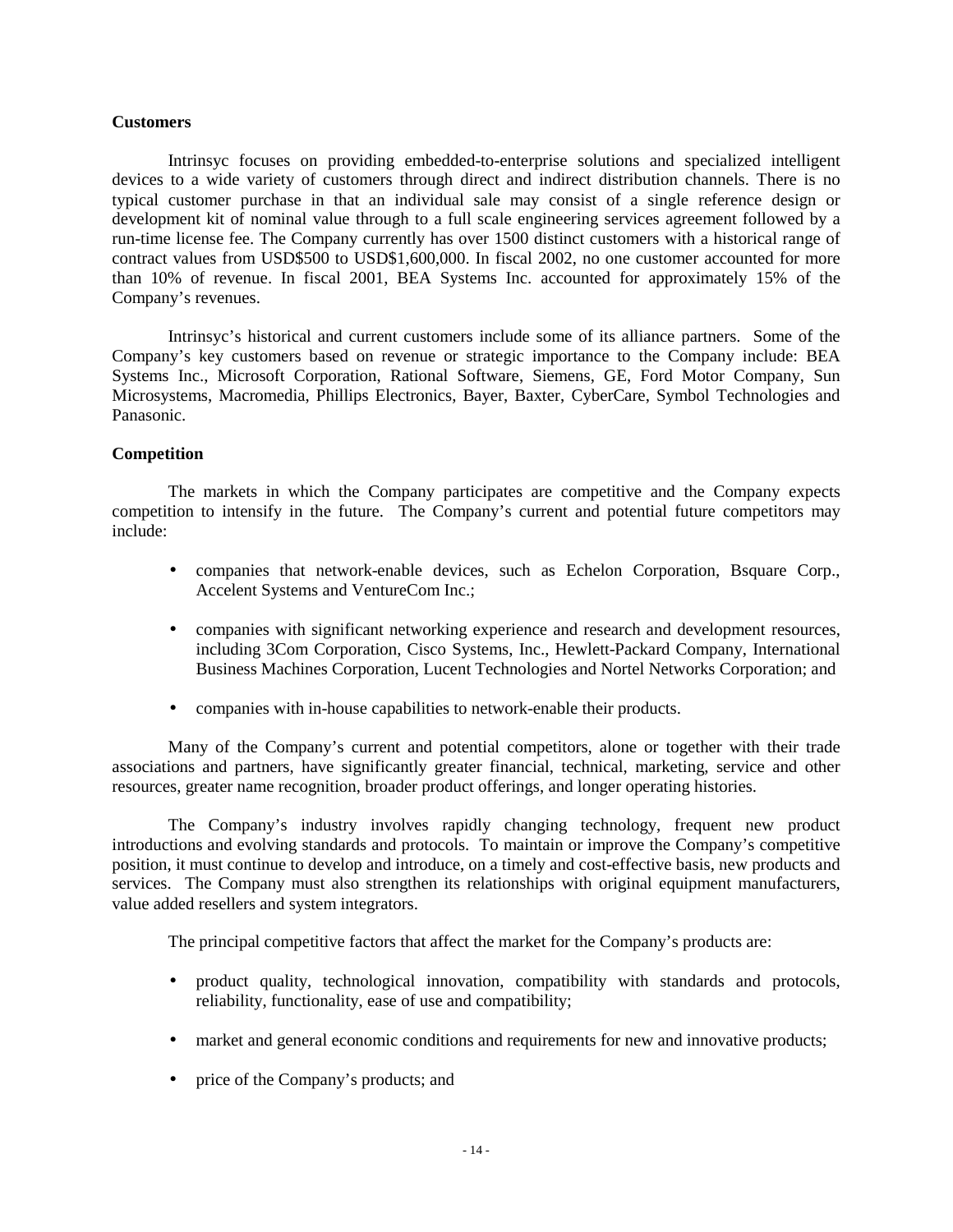• potential customers' awareness and perception of the Company's products as well as device servers generally.

The Company's products form an integrated framework of licensable software and hardware components. Individually, each of the products faces discrete competitive threats from more specialized vendors. The Company's competitive strength is derived mainly from its integrated ensemble of products, as it provides original equipment manufacturers with the benefit of being able to obtain from a single supplier a relatively complete products and services solution highly specific for its product development needs. The Company seeks to maintain its competitive strength through its continuous research and development programs as well as by capturing dominant customers with highly integrated solutions in specified vertical markets.

# *Barriers to Entry*

The barriers to entry to compete with the Company span multiple fronts, ranging from hardware expertise, distributed computing system expertise, low-level programming expertise and complex engineering services expertise. While potential competititors may have similar products or levels of competence in individual areas, the Company's uniqueness lies in its ability to span a range of technologies, products and services to deliver complete Internet-ready computing device solutions. The technical barriers to entry are moderate for the Company's CerfBoard and deviceWEB™ product lines but quite high on the J-Integra suite, deviceCOM, deviceOPC, deviceFT and deviceRMS product lines due to the complex nature of technologies.

# **Business Objectives and Strategies**

The Company's objective is to establish itself as a world leader in the development of technologies and solutions that allow customers to create, link and manage networks of specialized intelligent devices. The Company's vision is one where millions of devices are smart and connected, and the information transfer between device and the enterprise is seamless and part of everyday operations. The Company intends to accomplish its objective by assisting its customers and partners to develop new products by using Intrinsyc's licensable technologies and its technical support and design services.

The Company's strategy incorporates the following principal elements:

- *Leverage Third-Party Relationships.* The Company expects strong competition to emerge as the market for embedded software and services grows, much of it from companies that are more established, benefit from greater market recognition and have substantially greater technical, financial and marketing resources than the Company. In an effort to protect itself from such competition, the Company intends to enhance its relationships with its current hardware and software customers and suppliers, and focus on securing long term supply relationships with the dominant customer in targeted vertical market segments.
- *Continue to Expand Through Alliances and Acquisitions.* The market for the Company's products and services is predominantly non-Windows based. The Company plans to consider alliances with and acquisitions of other related or complementary businesses or assets, including non-Windows based technologies. Strategic acquisitions, alliances or asset purchases may enable the Company to broaden its product and service offerings as well as secure additional distribution channels and expand more rapidly.
- *Partner with Strategic Customers*. The Company believes that the convergence of low cost processing power combined with the growth of Linux and Windows CE as standard operating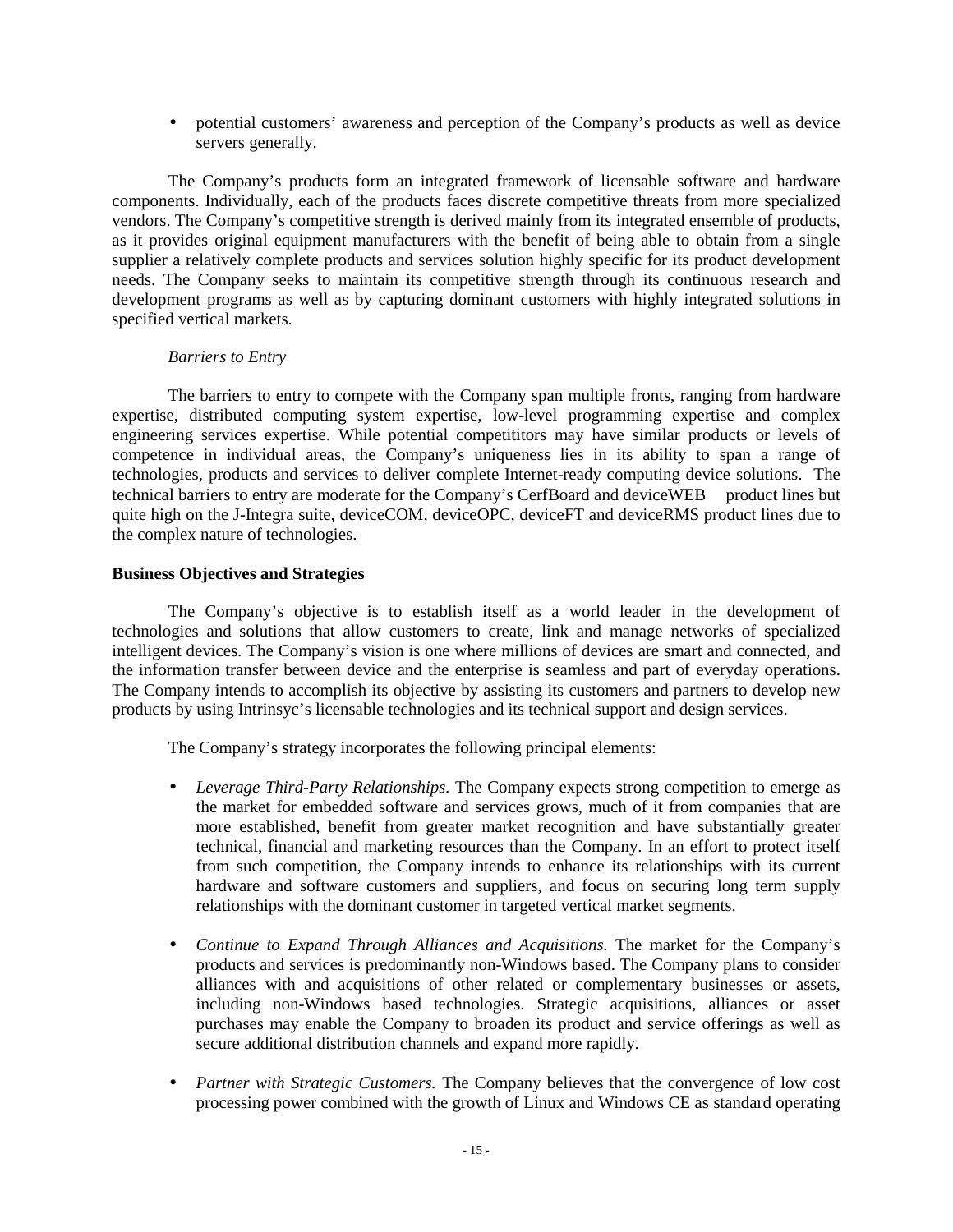systems provides a significant opportunity as large well established companies enter the specialized intelligent device market. The Company plans to use its expertise and intellectual know-how to partner with large OEM's as they invest in embedded technologies. The ability to successfully sell services and license technology to these partners will enable the Company to grow at a faster rate due to the leverage of the marketing and distribution efforts of these strategic customers.

• *Invest in Ongoing Development of Market Leading Technologies.* The Company plans to continue the development of market leading technologies and products in Reference Designs, Linking Technologies and Remote Management Applications to ensure it continues to deliver viable commercial solutions to its customers.

#### **Production Components and Materials**

The Company manufactures and sells a number hardware products used by customers as development platforms and reference designs. The Company also manufactures proto-types of custom designs for customers and will on occasion prime the manufacturing of volume unit production.

Raw materials for production purposes are sourced from many different vendors and include microprocessors, memory chips and flash memory devices, circuit boards, displays, touch screens, capacitors, resistors as well as a large variety of processing and communication modules and subcomponents. The majority of purchases are made through many different component distributors the largest of which are; Arrow, Avnet and Pioneer Electronics. At any given time, due to economic forces of supply and demand, prices and availability of components may fluctuate. In extreme cases some manufacturers experiencing production shortfalls may limit the availability of specific products. The Company endeavors to ensure that multiple vendors are available for its production requirements.

The Company uses contract manufactures for the outsourcing of volume production. The Company has three main suppliers of manufacturing services and obtains competitive quotes for each significant production run.

# **Intellectual Property**

The Company relies upon copyright, trademark and patent laws to protect its proprietary rights in its software and hardware products. The Company has applied for registration in Canada and the United States of the trademark "Intrinsyc". The United States application for this trademark is being held in abeyance pending filing of the required certified copy of the Canadian Certificate of registration. While the Company's competitive position may be affected by its ability to protect its proprietary information, the Company believes that because of the rapid pace of technical change in the industry, factors such as the technical expertise, knowledge and innovative skill of the Company's management and technical personnel and its ability to rapidly develop, produce, enhance and market its software and hardware products may be more significant than formal intellectual property protection measures in maintaining the Company's competitive position. Nonetheless, the Company has invested in ongoing patent and trademark protection and continues to review opportunities to file intellectual property protection on an ongoing basis.

The Company currently has seven patent applications approved or under consideration with the US Patent and Trademark Office, the Canadian Patent and Trademark Office and the European Patent Office. The Company attempts to protect its proprietary rights by requiring each employee, prior to commencing employment with the Company, to enter into an agreement with the Company which provides, among other things, that during employment and for a period not less than one year subsequent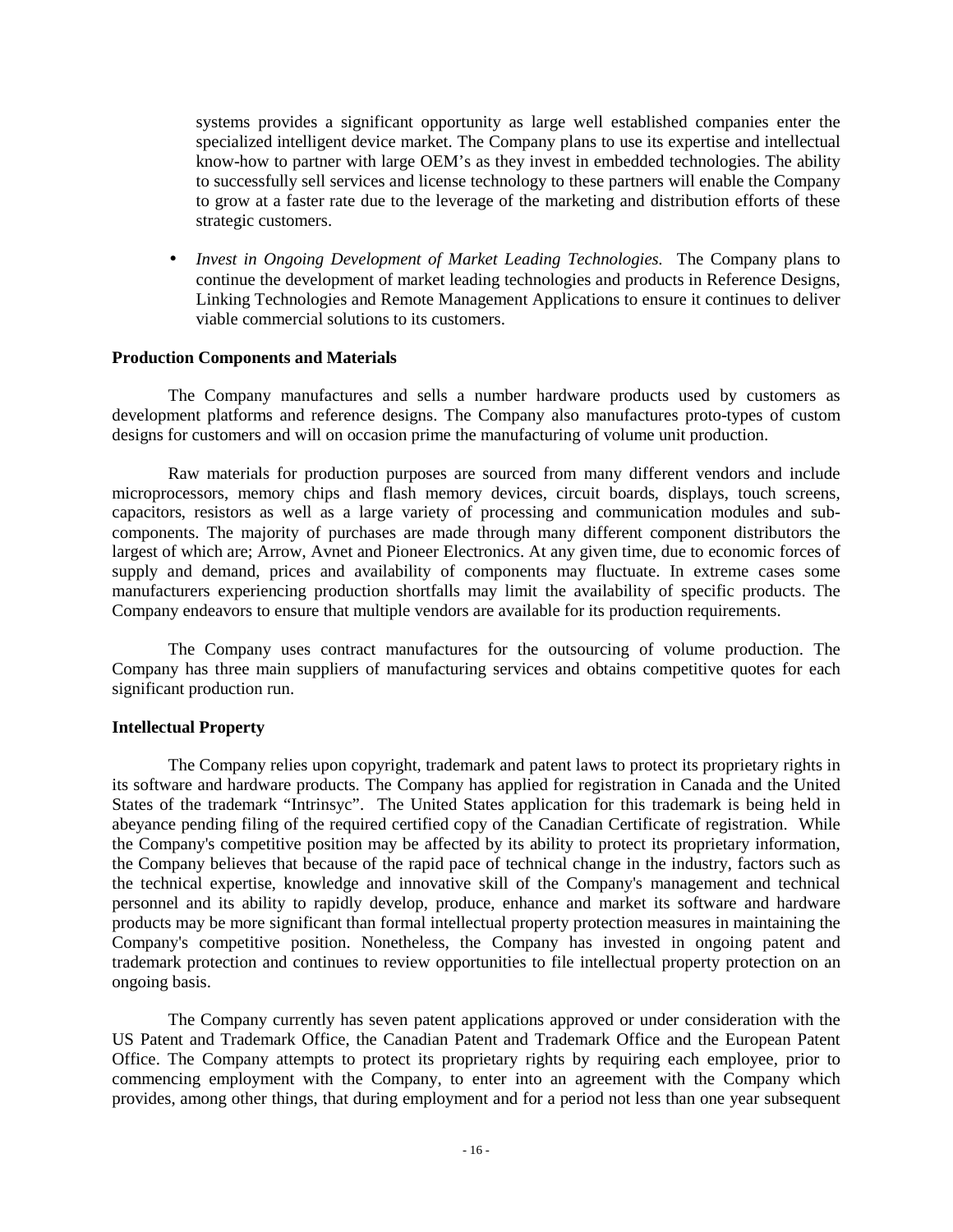to the termination of employment, the employee is prohibited from competing with the Company, and is prohibited from disclosing confidential information to third parties for an indefinite period. These agreements also provide that the employee shall assign to the Company all intellectual property rights in any work undertaken by the employee. See "Risk Factors".

Despite precautions taken by the Company, it may be possible for unauthorized third parties to copy aspects of the Company's hardware and software solutions, or to obtain and use information that the Company regards as proprietary. There can be no assurance that the Company's competitors will not independently develop similar or superior solutions.

#### **Human Resources, Premises and Production**

As at December 31, 2002, the Company employed 108 full-time personnel and had 10 contractors. Of these, 81 were engaged in research, development and customer support activities, 18 in sales and marketing and 19 in finance and administration.

The Company has offices in Vancouver, Los Angeles, Toronto, Philadelphia, Atlanta, Dallas, London and Birmingham. All of the Company's existing office space is a leasehold arrangement. The Company's total annual lease payments for office space is approximately \$800,000. The Company's principal business office is located in Vancouver, British Columbia.

The Company relies on third party manufacturers for the production of its hardware products but is not restricted to a single source vendor for any of its manufacturing requirements.

#### **Risk Factors**

Due to the Company's stage of development, investment in securities of the Company may be regarded as speculative. In addition, the following factors should be considered by potential investors.

# *Limited Operating History*

The Company has a limited operating history, and there can be no assurance that the Company's revenue will continue to grow. As at August 31, 2002, the Company had an accumulated deficit of \$20.0 million. The Company's prospects must be considered in the context of its stage of development, the risks and uncertainties it faces, and the inability of the Company to accurately predict its operating results and the results of product development and sales and marketing initiatives. There can be no assurance that implementation of the Company's strategies will result in the Company becoming profitable.

# *Dependence on Market Acceptance of Internet-enabled Computing Devices*

The market for specialized intelligent computing devices and provisioning software is emerging and the potential size of this market and the timing of its development are not known. As a result, the Company's profit potential is uncertain and the Company's revenue may not grow as fast as the Company anticipates, if at all. The Company is dependent upon the broad acceptance by businesses and consumers of a wide variety of specialized intelligent computing devices, which will depend on many factors, including:

- the development of content and applications for specialized intelligent computing devices;
- the willingness of large numbers of businesses and consumers to use devices such as handheld and palm-size PCs, and handheld industrial data collectors to perform functions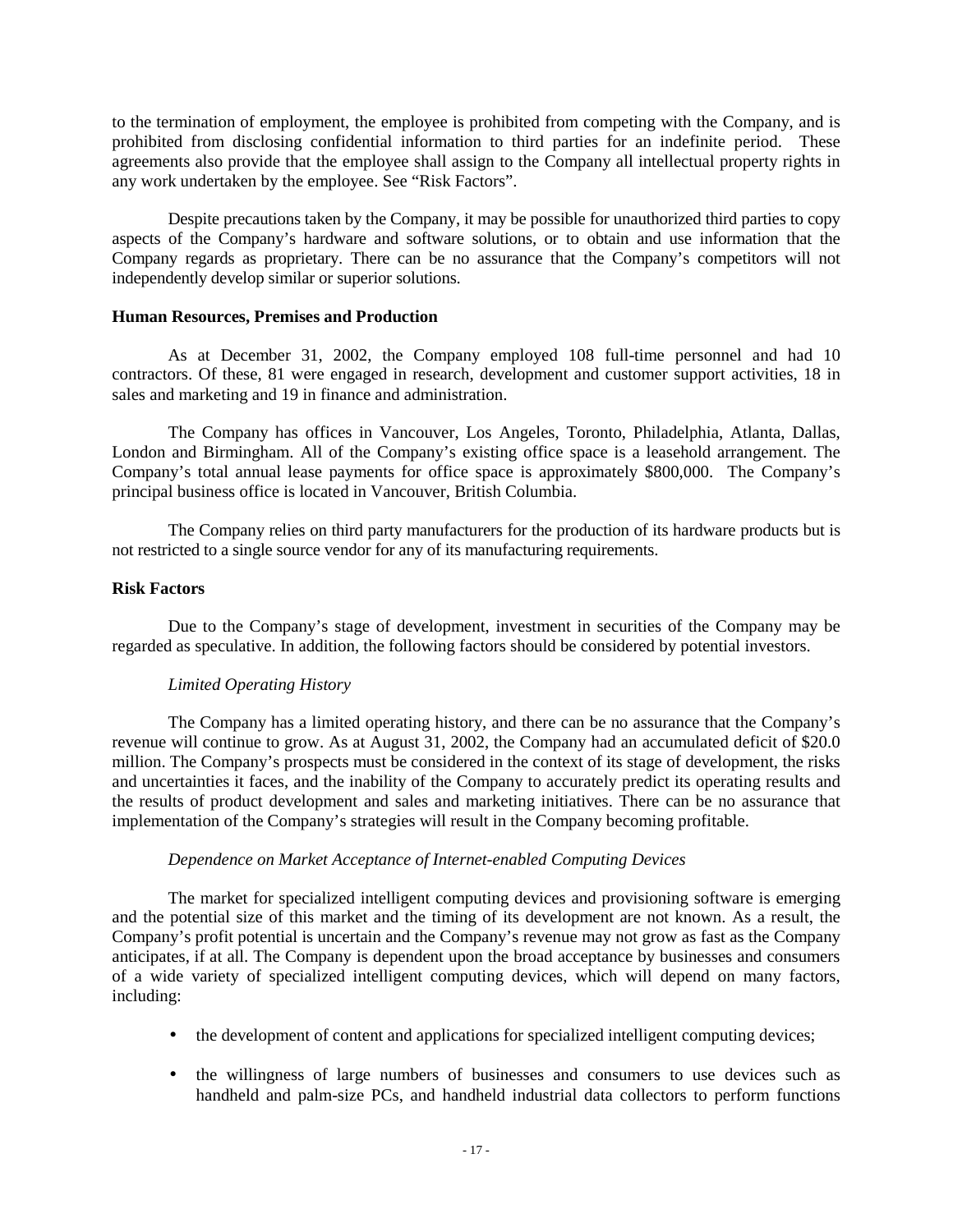currently carried out manually or by traditional PCs, including inputing and sharing data, communicating among users and connecting to the Internet; and

• the evolution of industry standards that facilitate the distribution of content over the Internet to these devices via wired and wireless telecommunications systems, satellite or cable.

# *Product Development and Technological Change*

The market for the Company's products is characterized by rapidly changing technology, evolving industry standards and frequent new product introductions. To be successful, the Company will need to enhance existing products and to introduce new products and features in response to changing standards, customer requirements, and technological innovations by others. There can be no assurance that the Company will be successful in doing this in a timely manner or at all.

The software industry is characterized by a continuous flow of improved products which render existing products obsolete. There can be no assurance that products or technologies developed by others will not render the Company's products obsolete.

#### *Lengthy Sales Cycle*

The typical sales cycle of the Company's integrated solutions is lengthy (generally between 6 and 24 months), unpredictable, and involves significant investment decisions by prospective customers, as well as education of those customers regarding the use and the benefits of the Company's products and services. The purchase of the Company's products and services is often delayed while prospective customers conduct lengthy internal reviews and obtain capital expenditure approvals. Even after deciding to purchase the Company's products or services, the Company's customers tend, in some cases, to deploy the products slowly and deliberately depending on a variety of factors, including the skill level of the customer and the status of its own technology with which the Company's products are to integrate. As a result, the Company's quarterly financial results may vary significantly.

# *Microsoft May Become a Competitor*

As the developer of Windows CE and .NET, Microsoft Corporation could add features to its operating system that directly compete with the software products and services the Company provides. The ability of the Company's customers or potential customers to obtain software products and services directly from Microsoft Corporation that compete with the Company's software products and services could harm the Company's business.

#### *Competition*

Because of intense market competition, the Company may not succeed. Most of the Company's competitors have longer operating histories, stronger brand names and significantly greater financial, technical, marketing and other resources than the Company. Competitors may also have existing relationships with many of the Company's prospective customers, and prospective original equipment manufacturer customers may be developing products for their own use that are comparable to the Company's products. In addition, the Company expects competition to persist and intensify in the future, which could adversely affect the Company's ability to increase sales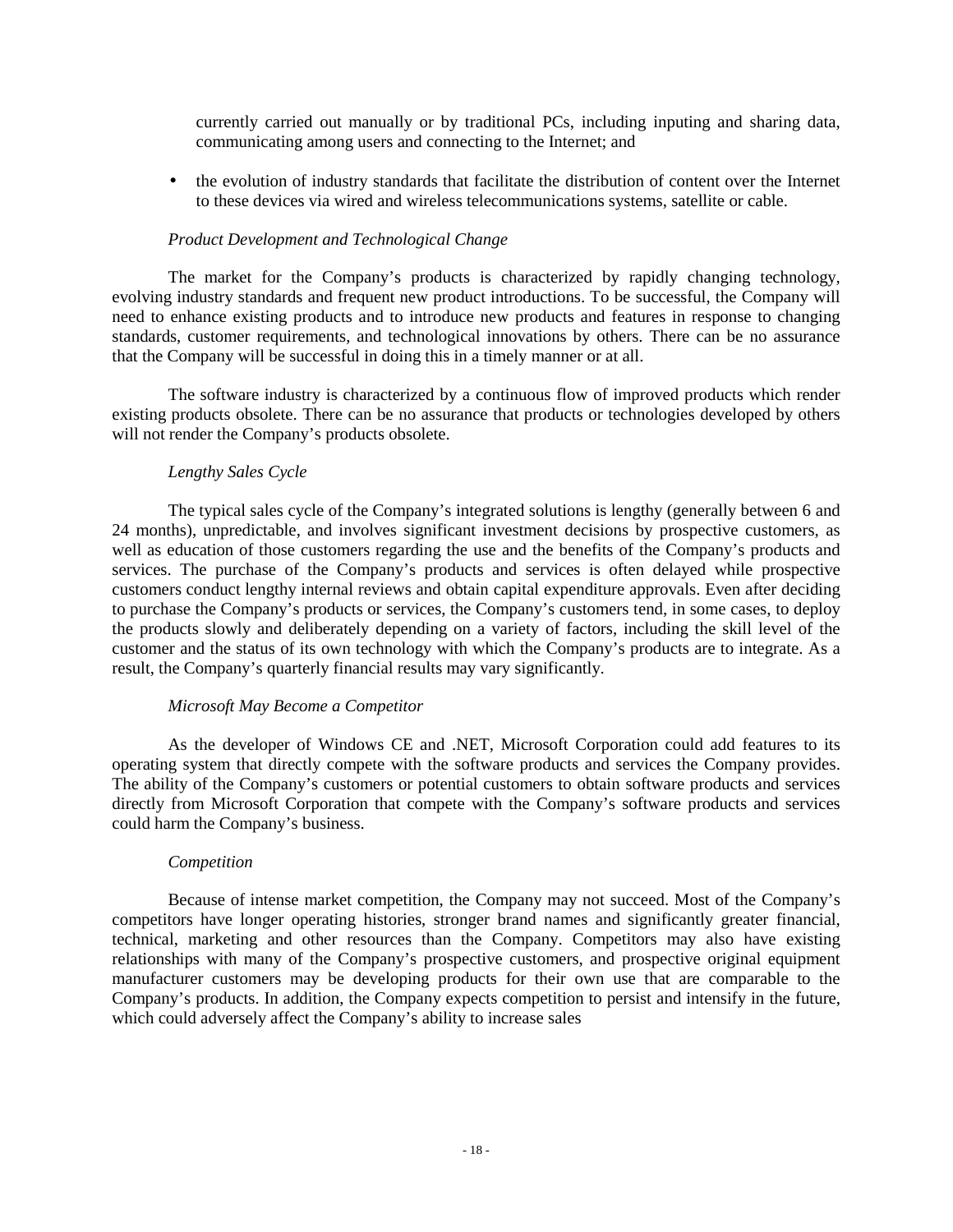#### *Additional Financing*

The Company currently operates at a loss and uses cash to fund working capital. If adequate funds are not available when required or on acceptable terms, the Company may be required to delay, scale back or terminate its product development activities and sales and marketing efforts, and may be unable to continue operations. There can be no assurance that the Company will be able to obtain the additional financial resources required to compete in its markets on favorable commercial terms or at all. Any equity offering will result in dilution to the ownership interests of shareholders and may result in dilution of the value of such interests.

# *Third Party Manufacturing*

The Company depends on third party manufacturing facilities to manufacture many of its products, which reduces the Company's control over the manufacturing process and exposes the Company to a number of significant risks, including:

- reduced control over delivery schedules, quality assurance, manufacturing yields and production costs;
- lack of guaranteed production capacity or product supply; and
- reliance on third-party manufacturers to maintain competitive manufacturing technologies.

The Company does not have supply agreements with its manufacturers and instead obtains manufacturing services on a purchase-order basis. The Company's manufacturers have no obligation to supply the Company with any specific product, in any specific quantity or at any specific price. If the Company's manufacturers were to become unable or unwilling to continue to manufacture its products in required volumes, at acceptable quality, yields and costs, or in a timely manner, the Company's business might be seriously harmed. As a result, the Company would have to attempt to identify and qualify substitute manufacturers for its current manufacturers, which could be time consuming and difficult, and might result in unforeseen manufacturing and operations problems.

# *Component Suppliers*

Although the Company outsources its manufacturing, it is responsible for procuring raw materials for its products. The Company's products incorporate components or technologies that are only available from single or limited sources of supply. In particular, some of the Company's integrated circuits are available from a single source. In the past, certain integrated circuits used by the Company in its products have been phased out of production. When this happens, the Company attempts to purchase sufficient inventory to meet its needs until a substitute component can be incorporated into the Company's products. Nonetheless, the Company might be unable to purchase sufficient inventory to meet its demands, or the Company might incorrectly forecast its demands and purchase too many or too few components. Further, the Company's products use components that have in the past been subject to market shortages and substantial price fluctuations. From time to time, the Company has been unable to meet its orders because it was unable to purchase necessary components for its products. If the Company is unable to meet existing orders or to enter into new orders because of a shortage in components, it will likely lose net revenues and risk losing customers and harming its reputation in the marketplace.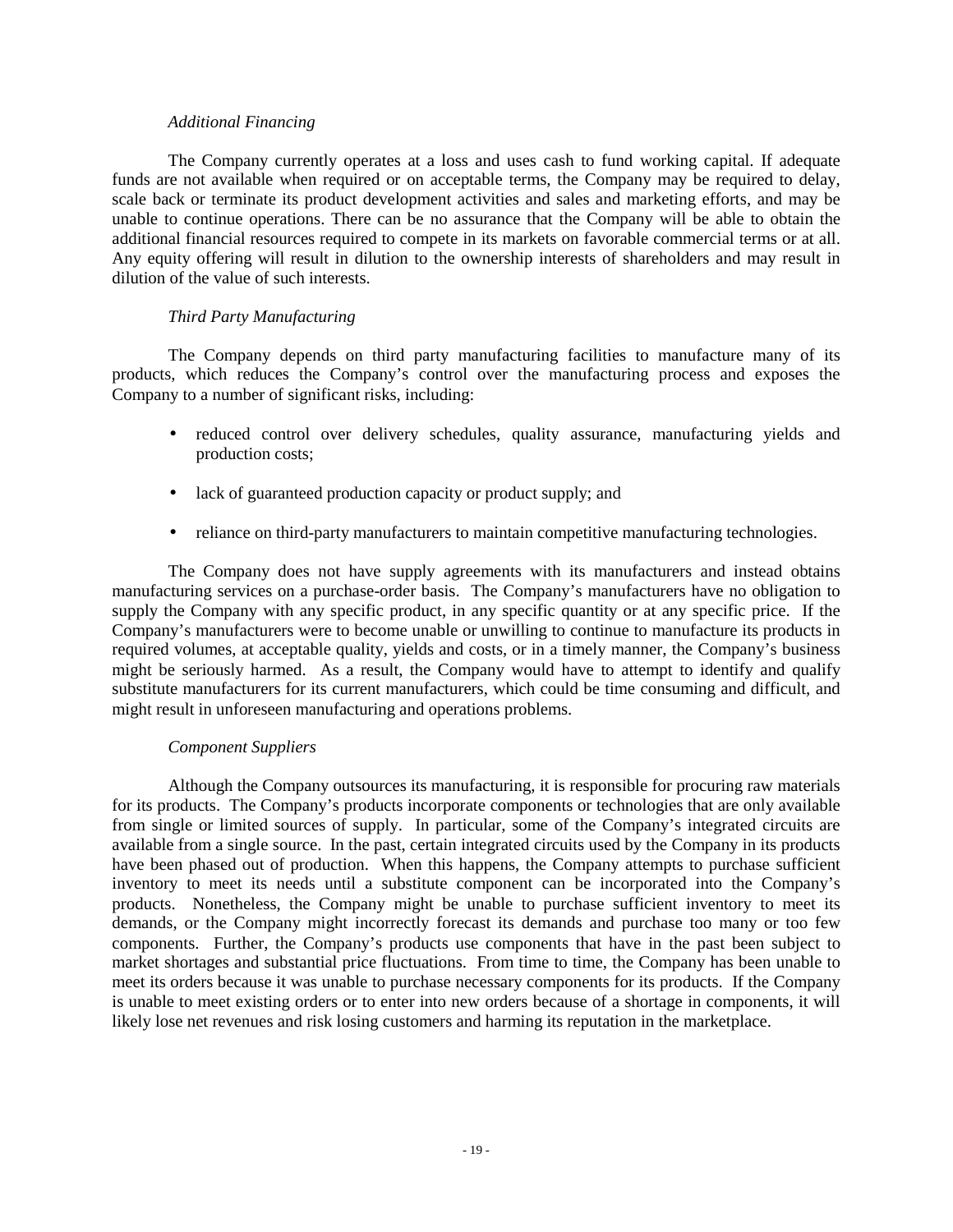#### *Acquisitions*

The Company has, and from time to time in the future may, acquire businesses, products or technologies that it believes compliment or expand its existing business. Acquisitions of this type involve a number of risks, including the possibility that the operations of the acquired business will not be profitable or that the Company's management's attention will be diverted from the day-to-day operation of its business. An unsuccessful acquisition could reduce the Company's margins or otherwise harm its financial condition. Any acquisition could result in a dilutive issuance of equity securities, the incurrence of debt and the loss of key employees. The Company cannot ensure that any acquisitions will be successfully completed or that, if one or more acquisitions are completed, the acquired businesses, products or technologies will generate sufficient revenues to offset the associated costs of the acquisitions or other adverse effects.

#### *Sales and Marketing and Strategic Alliances*

If the Company is to become successful, it must expand its sales and distribution channels and its marketing and technology alliances. There is no assurance the Company will be able to reach agreements with additional alliance or distribution partners on a timely basis or at all, or that these partners will devote sufficient resources to advancing the Company's interests.

The Company's strategic alliances with operating system vendors, semiconductor manufacturers and systems integrators are a key part of the Company's overall business strategy. The Company cannot, however, be certain that it will be successful in developing new strategic relationships or that the Company's strategic partners will view such relationships as significant to their own business or that they will continue their commitment to the Company in the future. The Company's business, results of operation, financial condition and stock price may be materially adversely affected if any strategic partner discontinues its relationship with the Company for any reason. Additionally, the Company relies on the voluntary efforts of its strategic partners rather than compliance with contractual obligations, and there are no minimum performance requirements. Therefore, the Company cannot be certain that these relationships will be successful.

#### *Management of Growth*

The Company's growth has placed significant demands on its management and other resources. The Company's future results of operations will depend in part on the ability of its officers and other key employees to implement and expand operational, customer support and financial control systems and to expand, train and manage its employee base. The Company's future performance will also depend to a significant extent on its ability to identify, attract, train and retain highly skilled sales, technical, marketing and management personnel.

#### *Dependence on Management*

The Company's future success depends on the ability of the Company's management to operate effectively, both individually and as a group. If the Company were to lose the services of any management employees, the Company may encounter difficulties finding qualified replacement personnel and integrating them into the management group.

#### *Potential Fluctuations in Quarterly Results*

The Company's quarterly operating results may vary significantly depending on factors such as the timing of new product introductions and changes in pricing policies by the Company and its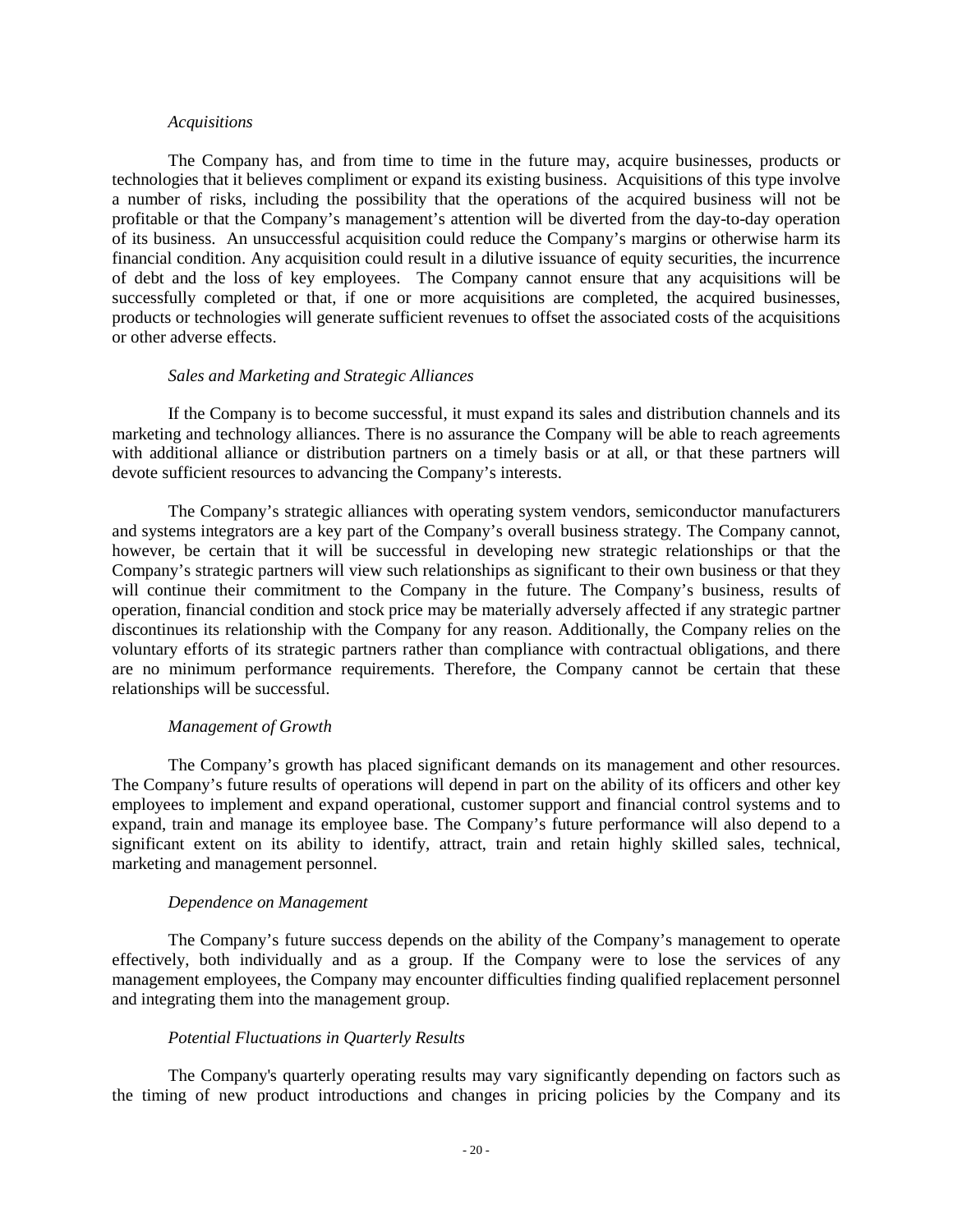competitors, market acceptance of new and enhanced versions of the Company's products and the timing of significant orders. Because the Company's operating expenses are based on anticipated revenues and a high percentage of the Company's expenses are relatively fixed in the short term, variations in the timing of recognition of revenues can cause significant fluctuations in operating results from quarter to quarter and may result in unanticipated quarterly earnings shortfalls or losses. The market price of the Company's Common Shares may be highly volatile in response to such quarterly fluctuations.

#### *Research and Development Expenditures*

If the Company fails to develop new products, or if the products the Company develops are not successful, the Company's business could be harmed. Even if the Company does develop new products which are accepted by its target markets, the Company cannot assure that the revenue from these products will be sufficient to justify the Company's investment in research and development.

# *International Expansion of Business Operations*

The Company plans to increase international operations in fiscal 2003. International sales and the related infrastructure support operations carry certain risks and costs such as the administrative complexities and expenses of administering a business abroad; complications in both compliance with and also unexpected changes in regulatory requirements, foreign laws, international import and export legislation, trading policies, tariffs and other barriers; potentially adverse tax consequences; and uncertainties of law and enforcement relating to the protection of intellectual property and unauthorized duplication of software. There can be no assurance that these factors will not be experienced in the future by the Company or that they will not have a material adverse impact on Intrinsyc's business, results of operations and financial conditions.

# *Foreign Exchange Risk*

A substantial portion of the Company's sales are denominated in United States dollars and are made to United States-based customers. Because the Company's operations are based in Canada and the United Kingdom, the Company is exposed to risks associated with fluctuations in the exchange rate between the United States dollar, the British Pound and the Canadian dollar. If the Canadian dollar or British Pound rise relative to the United States dollar, the Company's operating results may be adversely impacted. To date, the Company has not entered into any transactions to hedge against gains or losses from foreign exchange fluctuations.

# *Intellectual Property Protection*

The Company's ability to compete may be affected by its ability to protect its intellectual property. It relies primarily on a combination of copyright, trademark and trade secret laws, confidentiality procedures and contractual provisions to protect its intellectual property. While the Company believes that its products and technologies are adequately protected against infringement, there can be no assurance of effective protection. Monitoring and identifying unauthorized use of the Company's technology is difficult, and the prohibitive cost of litigation may impair the Company's ability to prosecute any infringement. The commercial success of the Company will also depend upon its products not infringing any intellectual property rights of others and upon no claims for infringement being made against the Company. The Company believes that it is not infringing any intellectual property rights of third parties, but there can be no assurance that such infringement will not occur. An infringement claim against the Company by a third party, even if it is invalid, could have a material adverse effect on the Company because of the cost of defending against such a claim.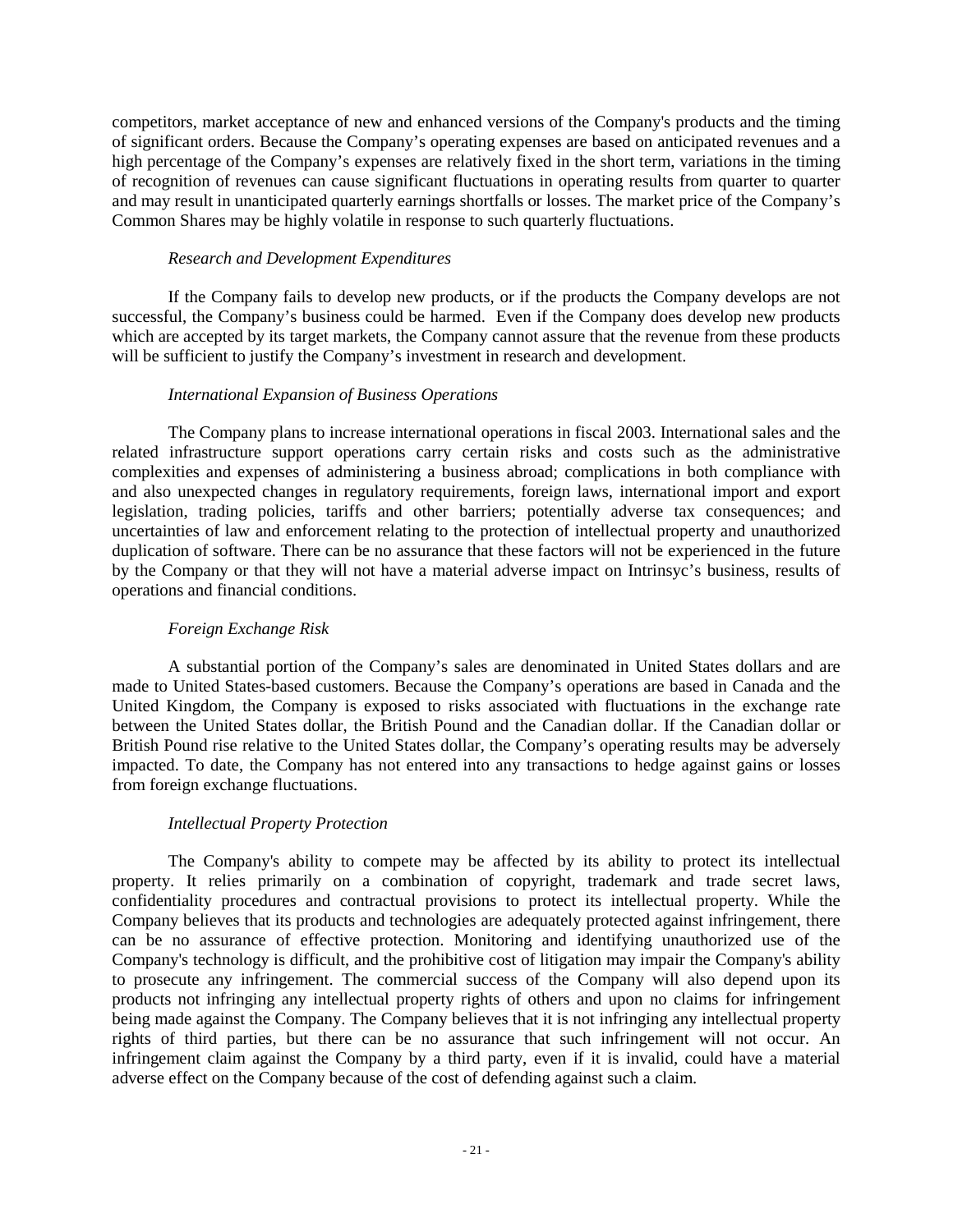#### *Product Liability*

The Company's license agreements with its customers typically contain provisions designed to limit the Company's exposure to potential product liability claims. There can be no assurance that such provisions will protect the Company from such claims. The Company does not maintain product liability insurance. A successful product liability claim brought against the Company could have a material adverse effect upon the Company's business, results of operations and prospects.

# *Stock Price Volatility*

The market price for the Common Shares fluctuates significantly, and these fluctuations tend to be exaggerated if the trading volume is low. The market price of the Common Shares may rise or fall in response to announcements of technological or competitive developments, acquisitions or strategic alliances by the Company or its competitors, and the gain or loss by the Company of significant orders or broad market fluctuations.

# *Shareholders' Rights Plan*

The Company has implemented a Shareholders' Rights Plan. The Shareholders' Rights Plan provides for substantial dilution to an acquiror making a take-over bid for the Common Shares of the Company unless the bid meets the requirements described in the Shareholders' Rights Plan. This could discourage a potential acquiror from making a take-over bid and make it more difficult for a third party to acquire control of the Company, even if such acquisition or bid would be beneficial to the Company's shareholders.

# *Outstanding Rights to Acquire Common Shares*

As at December 31, 2002, the Company had outstanding stock options and warrants to purchase an aggregate of 5,546,936 Common Shares at prices ranging from \$0.77 per share to \$5.30 per share. To the extent that outstanding options or warrants are exercised, dilution to the interests of the Company's shareholders will occur.

# **ITEM 5: SELECTED CONSOLIDATED FINANCIAL INFORMATION**

The following table presents selected historical consolidated financial data of the Company for the periods indicated. The following selected financial information should be read in conjunction with, and is qualified in its entirety by, the audited consolidated financial statements of the Company for the year ended August 31, 2002 which are incorporated by reference herein. The information contained herein should be read in conjunction with the Company's Management Discussion and Analysis under Item 6. The selected historical consolidated financial data for the Company as of and for each of the years ended August 31, 2000, 2001 and 2002 are derived from the audited consolidated financial statements of the Company. Historical results are not necessarily indicative of the results that may be expected for any future period or for a full year.

On June 26, 2002, the Company acquired all of the outstanding shares of NMI Electronics Limited, (NMI), a U.K. based corporation, which materially impacted the operating results of the Company. As a consequence, results of operations include the operating results for NMI from June 26, 2002. NMI has a fiscal year ending March 31 and for the years ended March 31, 2000, 2001 and 2002, had revenues of £1,410,841, £2,479,070 and £1,914,719 respectively. For the same periods the net income recorded was £142,545, £429,150 and a loss of £90,247 respectively. As at March 31, 2002, NMI had working capital of £520,808.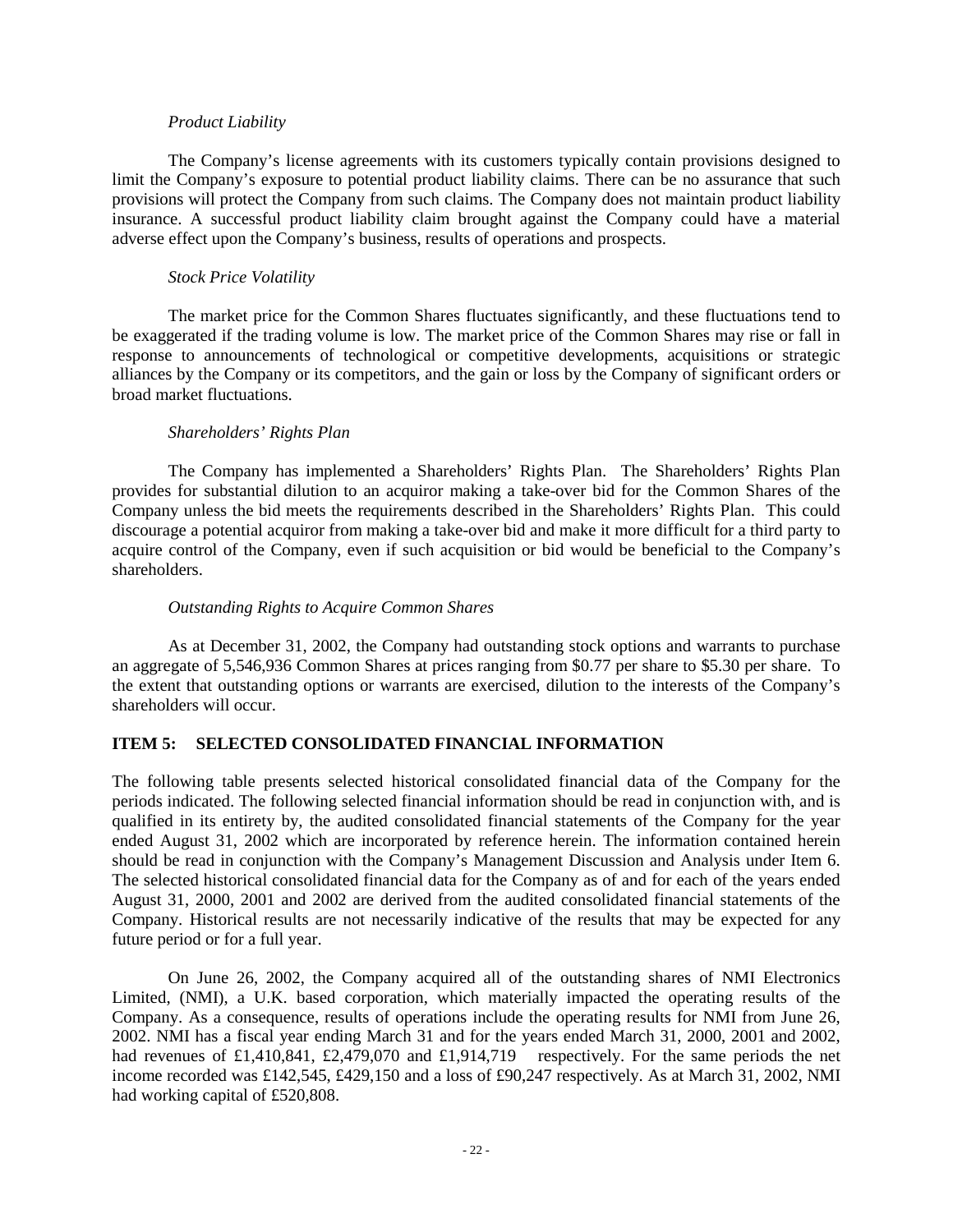The Company has consolidated the operating results and financial position of NMI from June 26, 2002 through to August 31, 2002 into the consolidated audited financial statements for the year ended August 31, 2002. During this period, NMI operations contributed \$1,667,865 of revenue, operating costs of \$1,468,476, and a profit before tax of \$199,389 after the elimination of all inter-company transactions. Amortization of Goodwill and Intellectual Property established through the acquisition of NMI during the period from June 26, 2002 to August 31, 2002 amounted to \$52,555.

At the date of acquisition NMI had cash of \$408,648, working capital of \$742,472, net assets of \$865,568 and total assets of \$1,656,371.

On January 26, 2001 the Company acquired all of the outstanding shares of Linar Ltd., a U.K. corporation, which materially impacted the operating results of the Company. As a consequence, results of operations include the operating results for Linar Ltd. from January 26, 2001. Linar has a fiscal year ending July 31 and for the years ended July 31, 1999, 2000 and 2001 had revenues of £70,408, £301,065 and £578,974 respectively. For the same periods the net income recorded was £34,320, £156,430 and £138,254 respectively. As at July 31, 2001 Linar had working capital of £219,008.

The Company has consolidated the operating results and financial position of Linar from January 26, 2001 through to August 31, 2001 into the consolidated audited financial statements for the year ended August 31, 2001. During this period, Linar operations contributed \$102,462 of revenue, operating costs of \$80,889, and a profit before tax of \$21,573 after the elimination of all inter-company transactions. Amortization of Goodwill and Intellectual Property established through the acquisition of Linar during the period from January 26, 2001 to August 31, 2001 amounted to \$530,442.

For the year ended August 31, 2002 the operating results and financial position of Linar have been fully consolidated into the results of the Company and have not been separately disclosed nor would they be meaningful subsequent to the integration and consolidation of the business activities and product line of Linar Ltd. into the operating activities of the Company.

The Company prepares its consolidated financial statements in accordance with Canadian GAAP. The selected historical consolidated financial data should be read in conjunction with the audited consolidated financial statements and the notes thereto for the year ended August 31, 2002.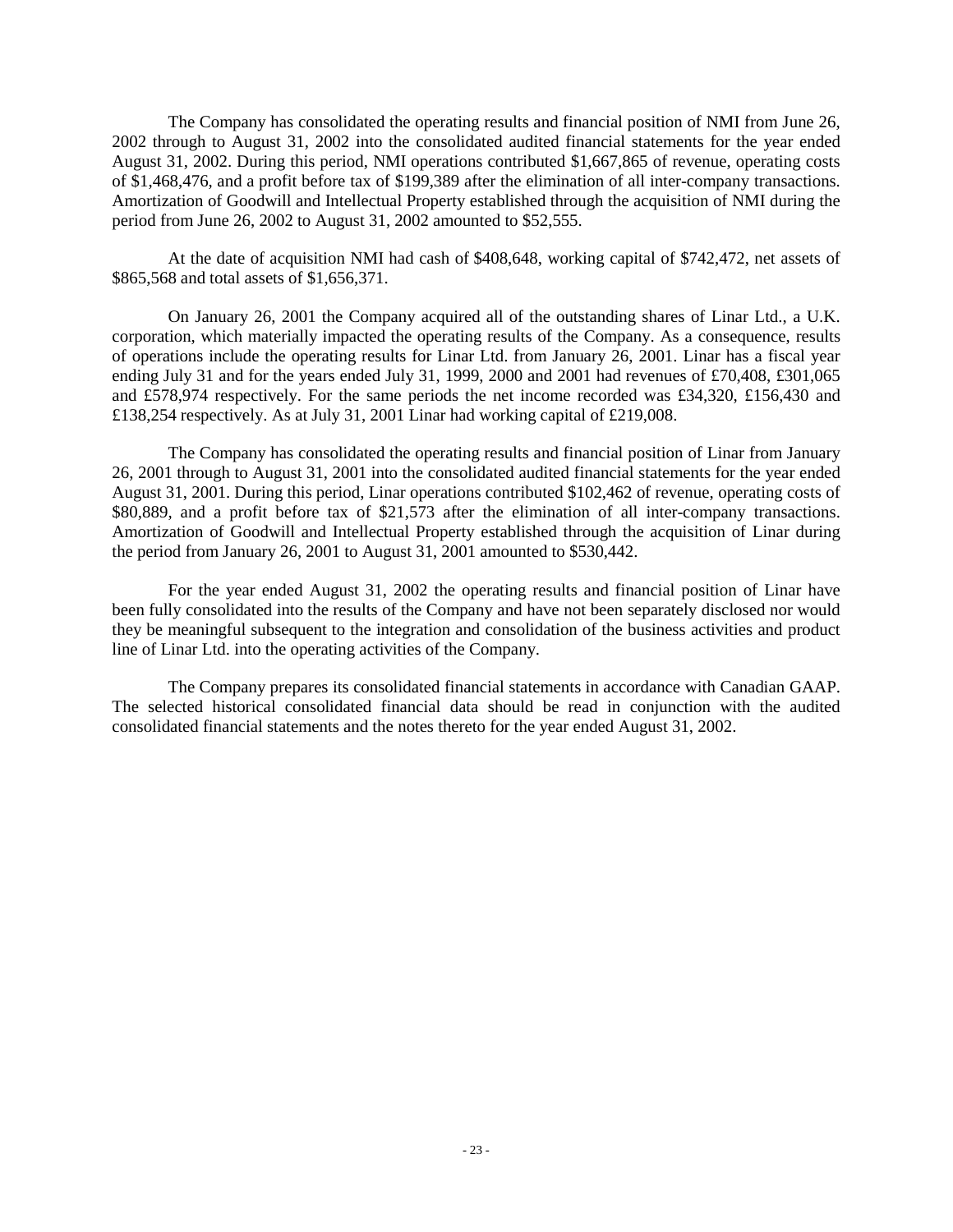|                                              | <b>Years Ended August 31,</b> |              |             |
|----------------------------------------------|-------------------------------|--------------|-------------|
|                                              | 2002                          | 2001         | 2000        |
| <b>Statement of Operations Data:</b>         |                               |              |             |
|                                              | \$14,175,201                  | \$10,940,424 | \$2,974,363 |
|                                              | 6,835,054                     | 4,660,290    | 1,808,288   |
|                                              | 7,340,147                     | 6,280,134    | 1,166,075   |
| Expenses:                                    |                               |              |             |
|                                              | 2,241,754                     | 2,891,097    | 1,373,921   |
|                                              | 5,038,000                     | 4,362,627    | 2,204,411   |
|                                              | 3,877,304                     | 2,769,602    | 1,049,101   |
|                                              | 1,532,960                     | 884,818      | 128,980     |
| Less: Technology Partnerships Canada Funding |                               |              |             |
|                                              | (1,256,418)                   |              |             |
|                                              | \$11,433,600                  | \$10,908,144 | \$4,756,413 |
| Loss before interest income and income taxes | \$4,093,453                   | \$4,628,010  | \$3,590,338 |
|                                              | 388,876                       | 823,845      | 192,060     |
| Loss before income taxes                     | \$3,704,577                   | \$3,804,165  | \$3,398,278 |
| Income tax expense (recovery)                |                               |              |             |
| Current                                      | 206,144                       |              |             |
| Future                                       | (135,767)                     | (70,000)     |             |
|                                              | 70,377                        | (70,000)     |             |
|                                              | \$3,774,954                   | \$3,734,165  | \$3,398,278 |
|                                              | \$0.10                        | \$0.12       | \$0.16      |

|                            | As At August 31, |              |             |  |
|----------------------------|------------------|--------------|-------------|--|
|                            | 2002             | 2001         | <b>2000</b> |  |
| <b>Balance Sheet Data:</b> |                  |              |             |  |
|                            | \$17,177,183     | \$17,710,850 | \$8,266,764 |  |
|                            | \$4,046,926      | \$3,900,269  | \$838,650   |  |
|                            | \$28,889,228     | \$19,539,499 | \$8,152,660 |  |
|                            | \$33,471,787     | \$23,609,768 | \$8,991,310 |  |

|                              | <b>Quarter Ended (unaudited)</b> |                   |                   |                          |                   |                   |                       |                       |
|------------------------------|----------------------------------|-------------------|-------------------|--------------------------|-------------------|-------------------|-----------------------|-----------------------|
| <b>Income Statement Data</b> | -31<br>Aug<br>2002               | 31<br>May<br>2002 | 28<br>Feb<br>2002 | 30<br><b>Nov</b><br>2001 | 31<br>Aug<br>2001 | 31<br>May<br>2001 | <b>Feb 28</b><br>2001 | <b>Nov 30</b><br>2000 |
| Revenues                     | \$5,112,176                      | \$2,487,785       | \$3,427,571       | \$3,147,669              | \$3,846,686       | \$3,384,148       | \$2,057,701           | \$1,651,889           |
| Loss from operations         | $(\$441,867)$                    | $(\$2,575,157)$   | $(\$621,179)$     | $(\$455,250)$            | $(\$357,762)$     | $(\$1,136,875)$   | (\$1,576,111)         | (\$1,557,262)         |
| Loss for the quarter         | $(\$383,525)$                    | $(\$2,472,629)$   | $(\$592,897)$     | $(\$325,903)$            | (\$117,526)       | $(\$975,113)$     | (\$1,264,383)         | (\$1,377,143)         |
| Loss per share               | (S0.01)                          | (\$0.07)          | (\$0.02)          | (S0.01)                  | (\$0.01)          | (\$0.03)          | $(\$0.04)$            | $(\$0.05)$            |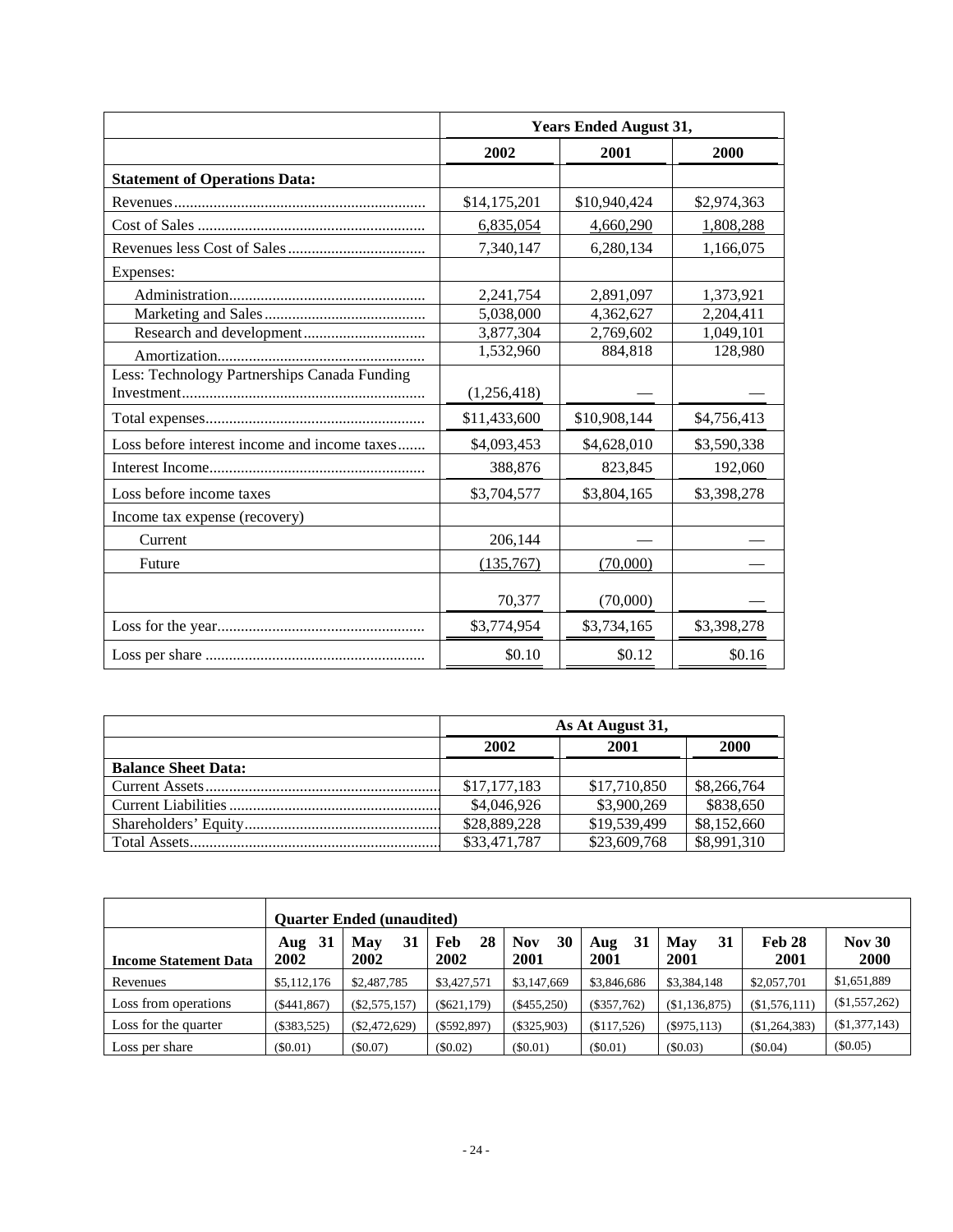# **Dividend Policy and Record**

The Company has not paid any cash dividends on its Common Shares to date. The Company currently intends to retain any future earnings to finance the growth and development of the business and, therefore, the Company does not anticipate paying cash dividends in the foreseeable future.

#### **ITEM 6: MANAGEMENT'S DISCUSSION AND ANALYSIS**

The information contained under "Management Discussion and Analysis" in the Company's Annual Report to shareholders for the year ended August 31, 2002 is incorporated herein by reference. See "Additional Information and Documents Incorporated by Reference".

# **ITEM 7: MARKET FOR SECURITIES OF THE COMPANY**

The Company's securities are listed and posted for trading on the Toronto Stock Exchange under the symbol "ICS".

# **ITEM 8: DIRECTORS AND OFFICERS**

The table set forth below lists the directors and senior officers of the Company as at January 15, 2003, indicating their names, municipalities of residence, their respective positions and offices held with the Company, their principal occupation within the five preceding years and their length of service to the Company.

| <b>Name, Place of Residence</b><br>and Position with<br>Company                                                                        | Present and Principal Occupation during the last five years                                                                                                                                                                                                                                                                     | Date of<br><b>Appointment</b><br>as Director |
|----------------------------------------------------------------------------------------------------------------------------------------|---------------------------------------------------------------------------------------------------------------------------------------------------------------------------------------------------------------------------------------------------------------------------------------------------------------------------------|----------------------------------------------|
| Ronald P. Erickson, (1) (2)(3)<br>Seattle, Washington<br>Chairman<br>(Independent of<br>Management)                                    | Chairman of eCharge Corporation from November 1999 to<br>Present; Chief Executive Officer of eCharge Corporation from<br>August 1998 to November 1999; Chairman and Chief Executive<br>Officer of Globaltel Resources Inc. (a telecommunications<br>service company) from January 1996 to August 1998.                          | October 27, 1997                             |
| Robert J. Gayton, (1)(2)(3)<br>PH.D, FCA<br>West Vancouver, B.C.<br>Director<br>(Independent of<br>Management)                         | Business Consultant from 1990 to Present; Vice President,<br>Finance/Chief Financial Officer of Western Copper Holdings<br>Limited from October 1995 to Present. Director/Officer of<br>several additional private and public companies.                                                                                        | February 23, 1995                            |
| Vincent P. Luciano <sup><math>(2)(3)</math></sup><br>Port Jefferson Station, New<br>York<br>Director<br>(Independent of<br>Management) | Vice President, Product Management, Symbol Technologies<br>from January 2000 to Present; Sr. Director, Product<br>Management from January 1998 to December 2000; Director,<br>Product Management from June 1997 to December 1998; Senior<br>Manager, Product Management, Symbol Technologies from<br>February 1995 to May 1997. | August 15, 2002                              |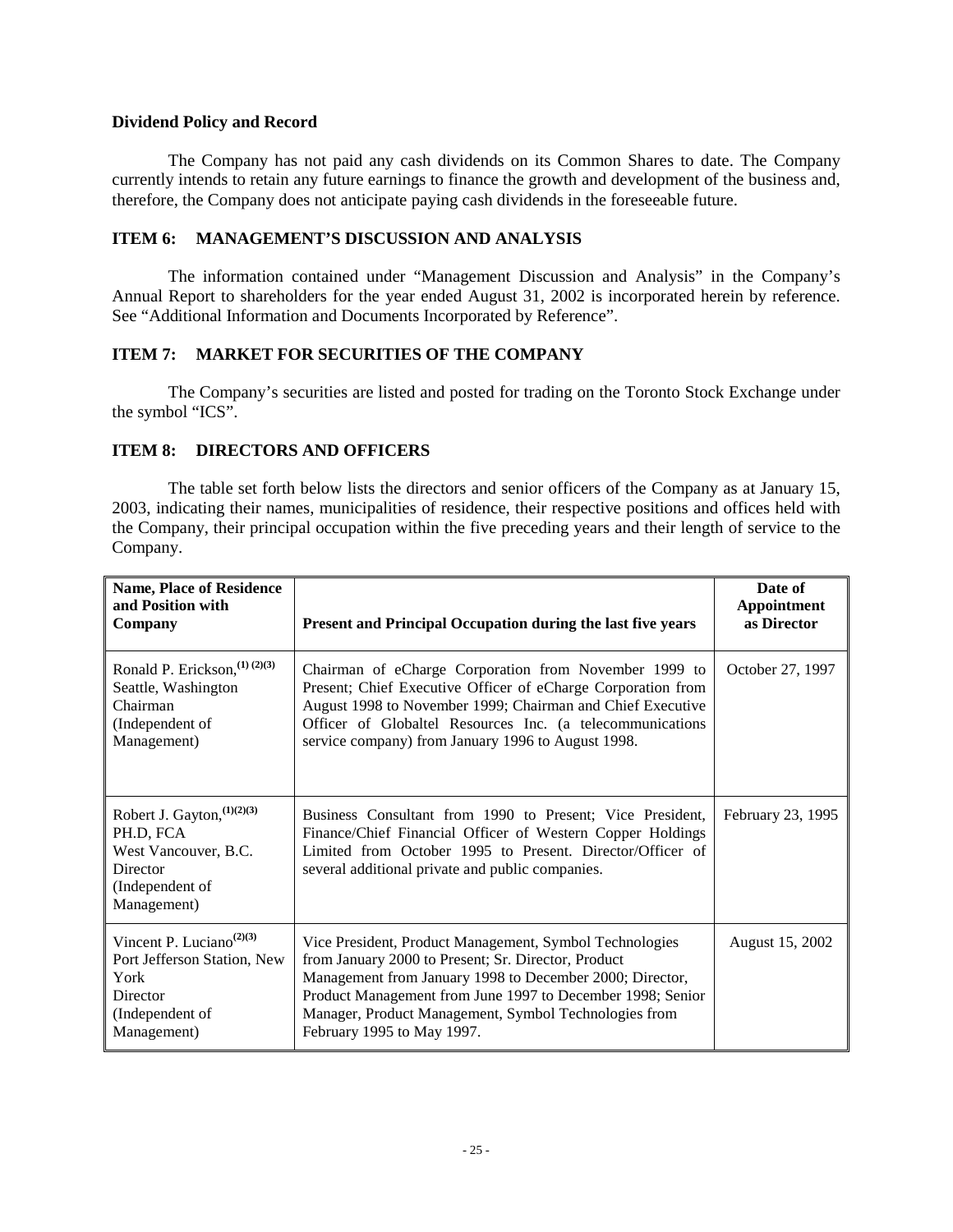| Name, Place of Residence<br>and Position with<br>Company                                                      | Present and Principal Occupation during the last five years                                                                                                                                                                                                                                                                                                                                                                                     | Date of<br><b>Appointment</b><br>as Director |
|---------------------------------------------------------------------------------------------------------------|-------------------------------------------------------------------------------------------------------------------------------------------------------------------------------------------------------------------------------------------------------------------------------------------------------------------------------------------------------------------------------------------------------------------------------------------------|----------------------------------------------|
| Moiz M.E. Beguwala, <sup>(1)</sup><br>Anaheim Hills, California<br>Director<br>(Independent of<br>Management) | Senior Vice President/General Manager of Conexant Systems<br>Inc. (communications semiconductor provider) from January<br>1999 to Present; Director, Skyworks Solutions Inc. (a wireless<br>semiconductor provider) from June 2002 to present; Vice<br>President, General Manager of Rockwell International,<br>Semiconductor Group from August 1973 to December 1998.                                                                          | September 12,<br>2002                        |
| Derek W. Spratt<br>Vancouver, B.C.<br>Director and Chief<br>Strategist                                        | Chief Strategist of the Company from September 1, 2001 to<br>Present; Chief Executive Officer of the Company from April 18,<br>1996 to August 31, 2001; President of the Company from<br>November 7, 1996 to September 6, 2000.                                                                                                                                                                                                                 | April 18, 1996                               |
| Neil McDonnell<br>North Vancouver, B.C.<br>Director, President and<br><b>Chief Executive Officer</b>          | President and Chief Executive Office of the Company from<br>September 1, 2001 to Present; President and Chief Operating<br>Officer of the Company from September 6, 2000 to August 31,<br>2001; Executive Vice President of Plexus System Design from<br>March 1997 to September 2000; President & Chief Executive<br>Officer of dba Telecom from May 1996 to March 1997.                                                                       | April 5, 2001                                |
| Charles M. Leighton<br>Vancouver, B.C.<br>Chief Financial Officer and<br>Corporate Secretary                  | Chief Financial Officer of the Company from December 2001 to<br>present; Director of Finance for the Company from February<br>2001 to December 2001; Chief Financial Officer of<br>RewardStream Inc. from April 2000 to January 2001; Chief<br>Financial Officer of Pacific Wireless International Inc. from<br>January 1999 to December 1999. Various financial positions<br>with Motorola, Wireless Data Group, from 1984 to January<br>1999. | N/A                                          |
| David Manuel<br>Surrey, B.C.<br>Vice President,<br><b>Engineering Services</b>                                | Vice President, Engineering Services for the Company from<br>July 1999 to present; Director of Product Development for the<br>Company from February 1999 to July 1999; Director of<br>Engineering and Operations for DAMOS SudAmerica from<br>November 1997 to January 1999;                                                                                                                                                                    | N/A                                          |
| David W. Monroe<br>Surrey, B.C.<br>Vice President,<br><b>Worldwide Sales</b>                                  | Vice President, Worldwide Sales for the Company since<br>October 23, 2000; District Sales Manager for RedCelcius Inc.<br>from December, 1999 to October, 2000; Vice President, Sales<br>and Marketing for Plexus Systems Design, Ltd. from June, 1996<br>to December, 1999; Western Regional Sales Manager for<br>Blockade Systems Corp. from June, 1997 to June, 1998.                                                                         | N/A                                          |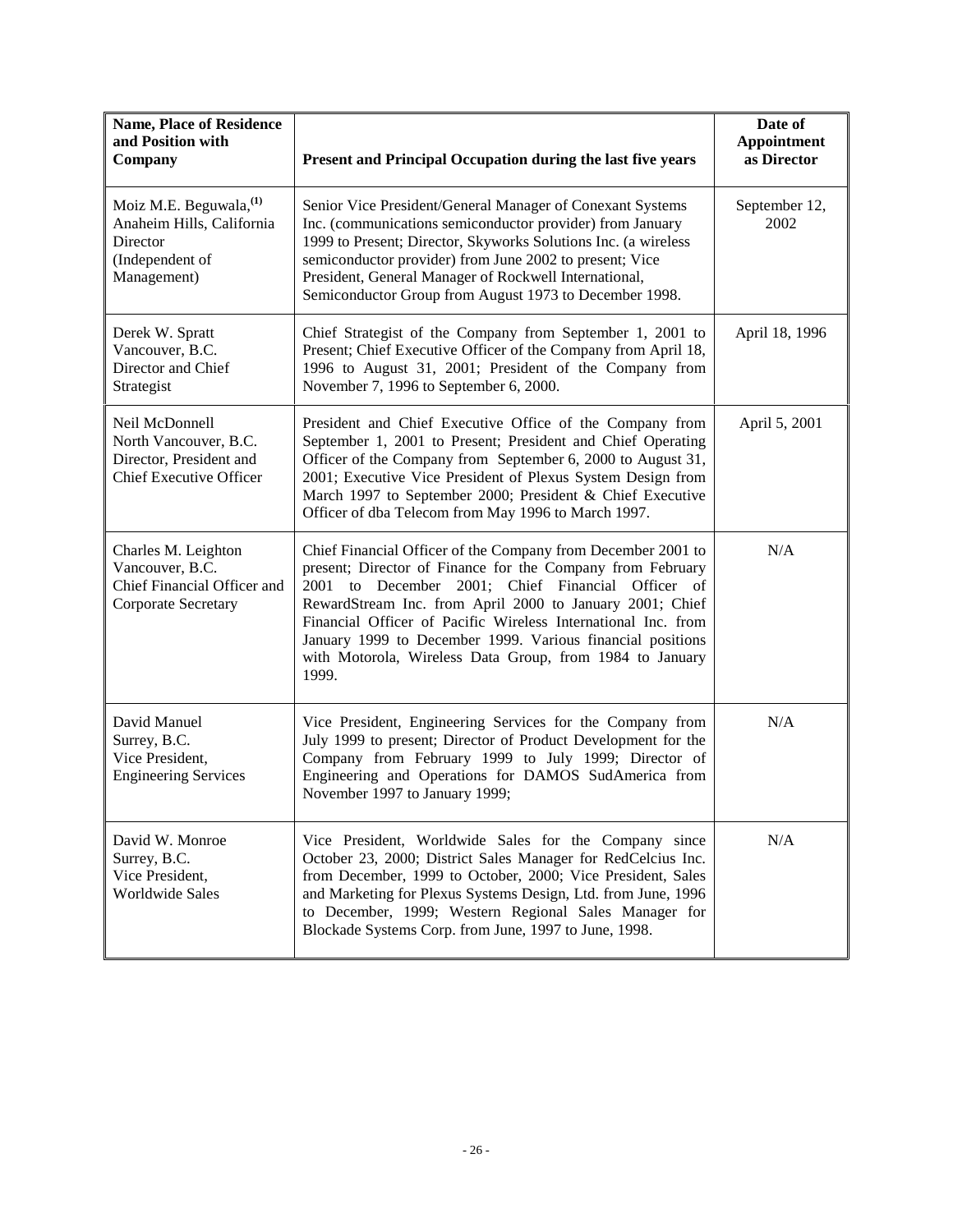| <b>Name, Place of Residence</b><br>and Position with<br>Company                       | Present and Principal Occupation during the last five years                                                                                                                                                                                                                                                                                                                                                                                                          | Date of<br>Appointment<br>as Director |
|---------------------------------------------------------------------------------------|----------------------------------------------------------------------------------------------------------------------------------------------------------------------------------------------------------------------------------------------------------------------------------------------------------------------------------------------------------------------------------------------------------------------------------------------------------------------|---------------------------------------|
| Andre Viljoen<br>North Vancouver, B.C.<br>Vice President, Research<br>and Development | Vice President, Research and Development for the Company<br>from December 2001 to present; Director, Research and<br>Development for the Company from May 2001 to December<br>2001; Director, Enterprise Architecture and Research for<br>eCharge Inc. from January 2000 to January 2001; Manager,<br>Enterprise Architecture and Research for eCharge Inc. from<br>June 1999 to January 2000; Engineering Team leader, Glenayre<br>Inc. December 1996 to June 1999. | N/A                                   |
| Alan Scott<br>Birmingham, U.K.<br>Vice President, Intrinsyc<br>Europe                 | Vice-President of Intrinsyc Europe from June 2002 to present.<br>Managing Director and Co-Founder of NMI Electronics Limited<br>from 1990 to June of $2002$ .                                                                                                                                                                                                                                                                                                        | N/A                                   |

**Note:**

(1) Member of the Audit Committee.

(2) Member of the Compensation Committee.

(3) Member of the Corporate Governance Committee.

Each director is elected at the Company's annual meeting of shareholders to serve until the next annual meeting or until a successor is elected or appointed, unless such director resigns or is removed earlier. To the knowledge of the Company, the directors and senior officers as a group, beneficially own, directly or indirectly, or exercise control or discretion over 812,176 Common Shares (not including 2,827,500 Common Shares issuable upon the exercise of stock options), representing as at January 15, 2003 approximately 2.1% of the issued and outstanding Common Shares.

# **ITEM 9: ADDITIONAL INFORMATION AND DOCUMENTS INCORPORATED BY REFERENCE**

The Company shall provide to any person, upon request to the Secretary of the Company at the 10<sup>th</sup> Floor, 700 West Pender Street, Vancouver, B.C., V6C 1G8:

- a) when the securities of the Company are in the course of a distribution under a preliminary short form prospectus or a preliminary short form prospectus has been filed in respect of a distribution of its securities:
	- i. one copy of the current AIF of the Company, together with one copy of any document, or the pertinent pages of any document, incorporated by reference in the AIF;
	- ii. one copy of the comparative consolidated financial statements of the Company for its most recently completed financial year for which statements have been filed together with the accompanying report of the auditors, and one copy of the most recent interim consolidated financial statements of the Company that have been filed, if any, for the period after the end of its most recently completed financial year;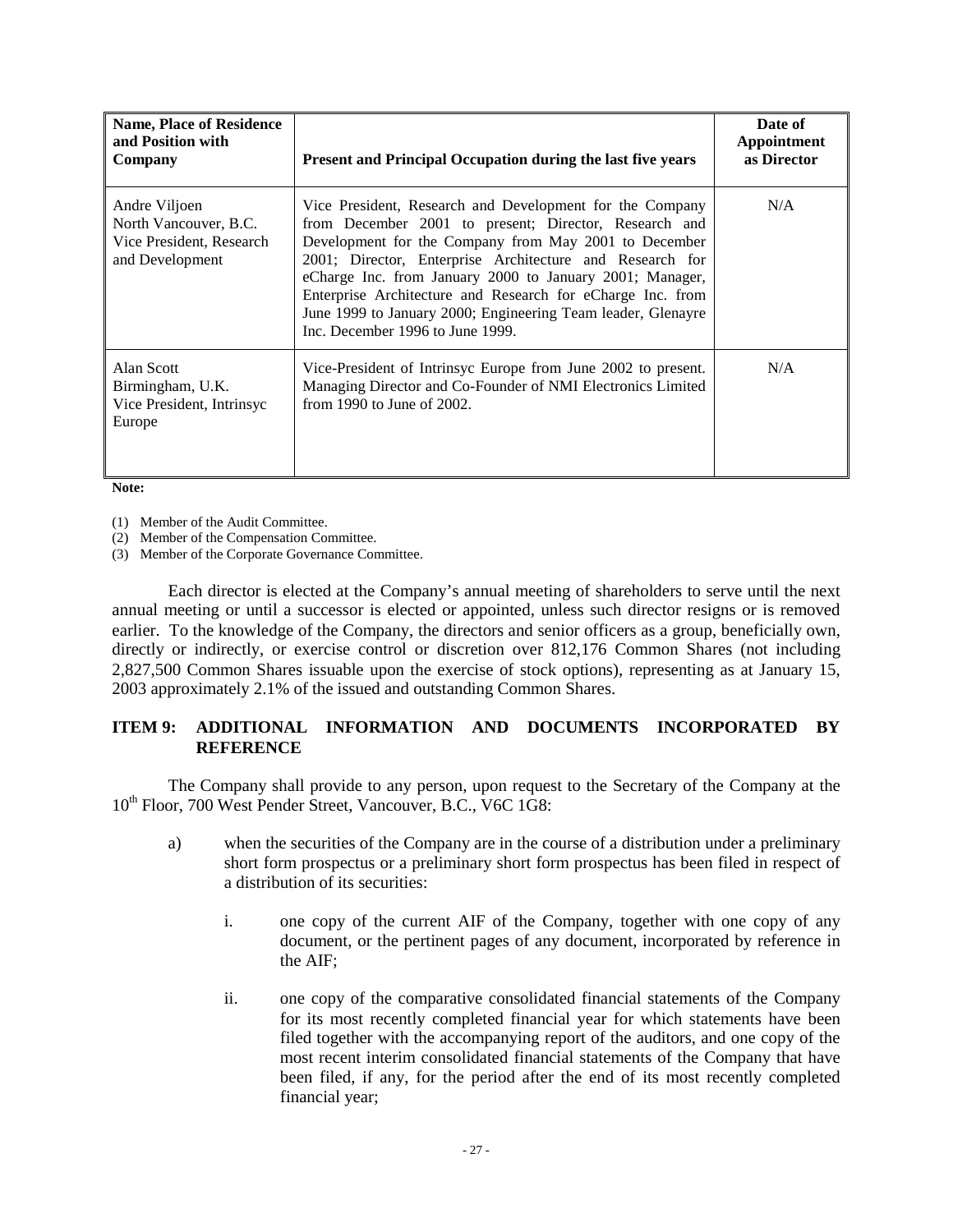- iii. one copy of the information circular of the Company in respect of its most recent annual general meeting of shareholders that involved the election of directors or one copy of any annual filing prepared instead of that information circular, as appropriate; and
- iv. one copy of any other documents that are incorporated by reference into the preliminary short form prospectus or the short form prospectus and are not required to be provided under (i) to (iii) above; or
- b) at any other time, one copy of any of the documents referred to in  $(a)(i)$ ,  $(ii)$  and  $(iii)$ above, provided that the Company may require the payment of a reasonable charge if the request is made by a person who is not a security holder of the Company.

Additional information, including directors' and officers' remuneration and indebtedness to the Company, principal holders of the securities of the Company, options to purchase securities and interests of insiders in material transactions, is contained in the Company's Information Circular dated November 1, 2002 (the "Information Circular"). Additional financial information is provided in the Company's audited consolidated financial statements for the year ended August 31, 2002 (the "Audited Consolidated Financial Statements"). Management's Discussion and Analysis of Financial Conditions and Results of Operations (the "MD&A") is set out on pages 9 and 10 of the Company's 2002 Annual Report. The Information Circular, Audited Consolidated Financial Statements and MD&A were each filed on SEDAR (www.sedar.com) on November 8, 2002 and are incorporated herein by reference.

# **ITEM 10: GLOSSARY**

|                 | Component Object Model, a model for binary code developed by<br>Microsoft. The COM enables programmers to develop objects that can<br>be accessed by any COM-compliant application. OLE is based on COM.                                                                   |
|-----------------|----------------------------------------------------------------------------------------------------------------------------------------------------------------------------------------------------------------------------------------------------------------------------|
| Embedded system | A microprocessor-based system that is incorporated into a larger device<br>and is dedicated to responding to external events by performing specific<br>tasks. Examples of such devices include antilock brakes, video game<br>systems, fax machines and industrial robots. |
| <b>FPGA</b>     | Field-Programmable Gate Array, software designed to speed up<br>processor-based system performance while lowering power, part count<br>and cost.                                                                                                                           |
|                 | General Purpose Input Output, being the digital communications signals<br>used by microprocessors to interface to other devices.                                                                                                                                           |
|                 | Hyper Text Transfer Protocol, the underlying protocol used by the World<br>Wide Web.                                                                                                                                                                                       |
|                 | A high-level operating system using independent programming language<br>developed by Sun Microsystems, designed for handheld devices and set-<br>top boxes.                                                                                                                |